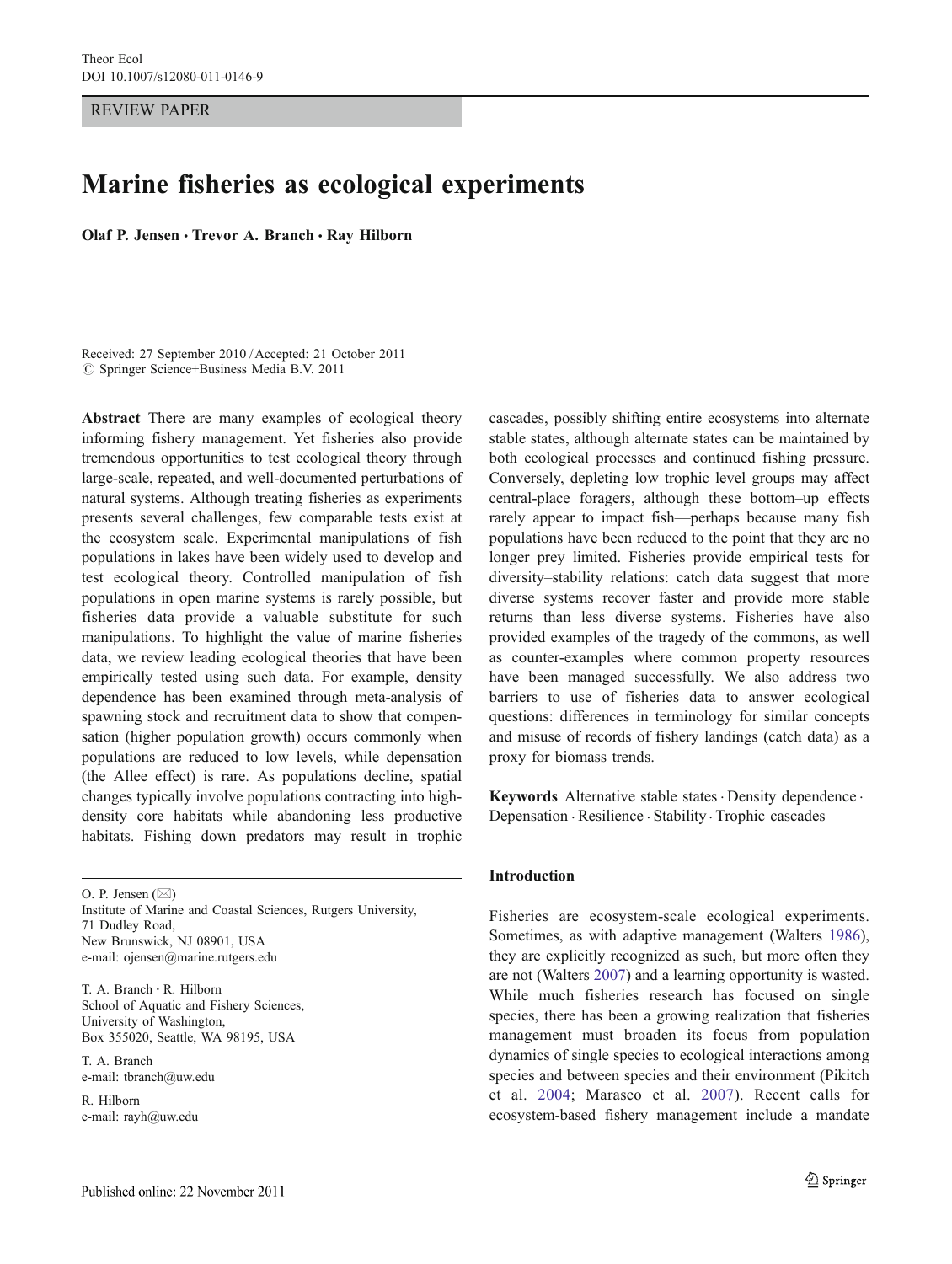to better incorporate ecological theory into management decision making, which makes sense since fishery management can clearly be improved through better understanding of the ecology of exploited ecosystems (Mangel and Levin [2005\)](#page-17-0). At the same time, fisheries can and have been used to help refine our understanding of population, community, and ecosystem dynamics (Magnuson [1991\)](#page-17-0), although Larkin [\(1978](#page-16-0)) and Frank and Leggett ([1994](#page-15-0)) lamented the limited infusion of fisheries knowledge into ecology. Since their papers, much progress has been made, but there are still untapped opportunities for ecologists to utilize data from exploited marine populations, communities, and ecosystems.

Compared with other types of human disturbance, fisheries are a highly targeted perturbation. Most methods of fishing, such as hook and line, pot and trap fishing, purse seining, and mid-water trawling, involve the removal of many individuals of a few species, with relatively little confounding impact on physical habitat. Some forms of fishing, like bottom trawling, can significantly modify habitat at a large-scale, stirring up sediments, reducing structural complexity, and releasing nutrients (Jennings and Kaiser [1998;](#page-16-0) NRC [2002\)](#page-17-0). However, in comparison to terrestrial disturbances of similar scale like agriculture, urbanization, and clear-cut logging, even these fisheries are relatively selective.

Fisheries are also—for an unplanned experiment conducted by millions of people working independently—often meticulously well documented over long time periods. For example, catch and effort data are available since the 1950s from Japanese longliners fishing throughout the Atlantic, Pacific, and Indian Oceans. Stock assessments (population models applied to fishery data and used in management) typically include more than 20 years of data, and in some places (e.g., the US West Coast and Gulf of Mexico) time series of fish catches longer than 70 years are common. For many demersal ecosystems, there are long-term research surveys. In a short space of time, for example, we compiled 29 separate long-term trawl surveys from 14 different ecosystems, with results reported in Worm et al. ([2009\)](#page-19-0) and Branch et al. [\(2010](#page-14-0)).

Fished systems differ from the traditional focus of ecologists on the study of pristine systems, where the workings of nature untouched by the hand of man can be revealed. There are advantages to studying undisturbed ecosystems, of course, but for understanding dynamics, a system at steady equilibrium is a poor teacher. Even longterm observations of a population near its carrying capacity tell us little about how fast that population can grow, whether it exhibits compensatory changes in growth, survival or fecundity, and whether there is a threshold size below which the population cannot recover. There is simply too much noise and not enough signal. Furthermore, when

ecologists are asked to solve real-life problems, these rarely involve pristine ecosystems; instead, they typically involve questions about the impact of humans on biological diversity (Sutherland et al. [2009\)](#page-18-0) or dynamics at small population sizes. Such questions are hard to solve without large-scale experimental manipulation of the kind provided by fisheries.

Our goal here is not to polish the record of fisheries management by suggesting that there is a bright side to the collapse of fished stocks. Many fisheries have been failures by almost any measure one could choose, providing valuable lessons about how to better manage fisheries in the future (Beddington et al. [2007;](#page-14-0) Hilborn [2007](#page-15-0)). Instead of focusing on these failures, we wish to highlight recent work that has sought to learn from these mistakes about the dynamics of populations, communities and ecosystems. Thus, we hope to encourage ecologists to take a page from recession politics and "never let a crisis go to waste."

Freshwater fish populations in ponds or small lakes are more easily subjected to experimental manipulations than fish in open marine ecosystems. As a result, there is a substantial literature on ecosystem-scale studies of fish in lakes (Leavitt et al. [1989;](#page-16-0) Hecky et al. [1994;](#page-15-0) Carpenter and Kitchell [1996;](#page-14-0) Carpenter et al. [1996;](#page-14-0) Post et al. [1999\)](#page-18-0) and a less pressing need to recognize and use freshwater fisheries as data sources. Long-term data from freshwater fisheries are also less common because, in many developed countries where resources for monitoring might otherwise be available, the largest freshwater fisheries are recreational. Long-term quantitative data on recreational fisheries are rare (Post et al. [2002\)](#page-18-0). For these reasons, we limit our review to marine fisheries examples.

As our focus here is on empirical lessons that can be learnt from fisheries, we try to avoid studies that rely solely on theoretical models or simulations. Nevertheless, almost everything that we "know" about fisheries comes from applying some sort of mathematical model to observations of the fishery. We thus include abundance trends and species interactions derived from such empirical models. The "fisheries" we examine include the hunting of whales and other marine mammals, such as seals and sea otters, and the fishing or gathering of marine invertebrates. Heavily exploited marine ecosystems have become ubiquitous, and as such, comparisons with unfished locations (e.g., marine reserves and remote unfished sites) have taken on critical importance, forming a valuable part of our review. The topic we have chosen is, of course, exceptionally broad and our citations to the literature are necessarily incomplete with a focus on revealing hidden gems: fisheries publications that offer interesting insights relevant to the broader ecological literature. We organize our review within three main themes: population dynamics, community and ecosystem dynamics, and social–ecological systems.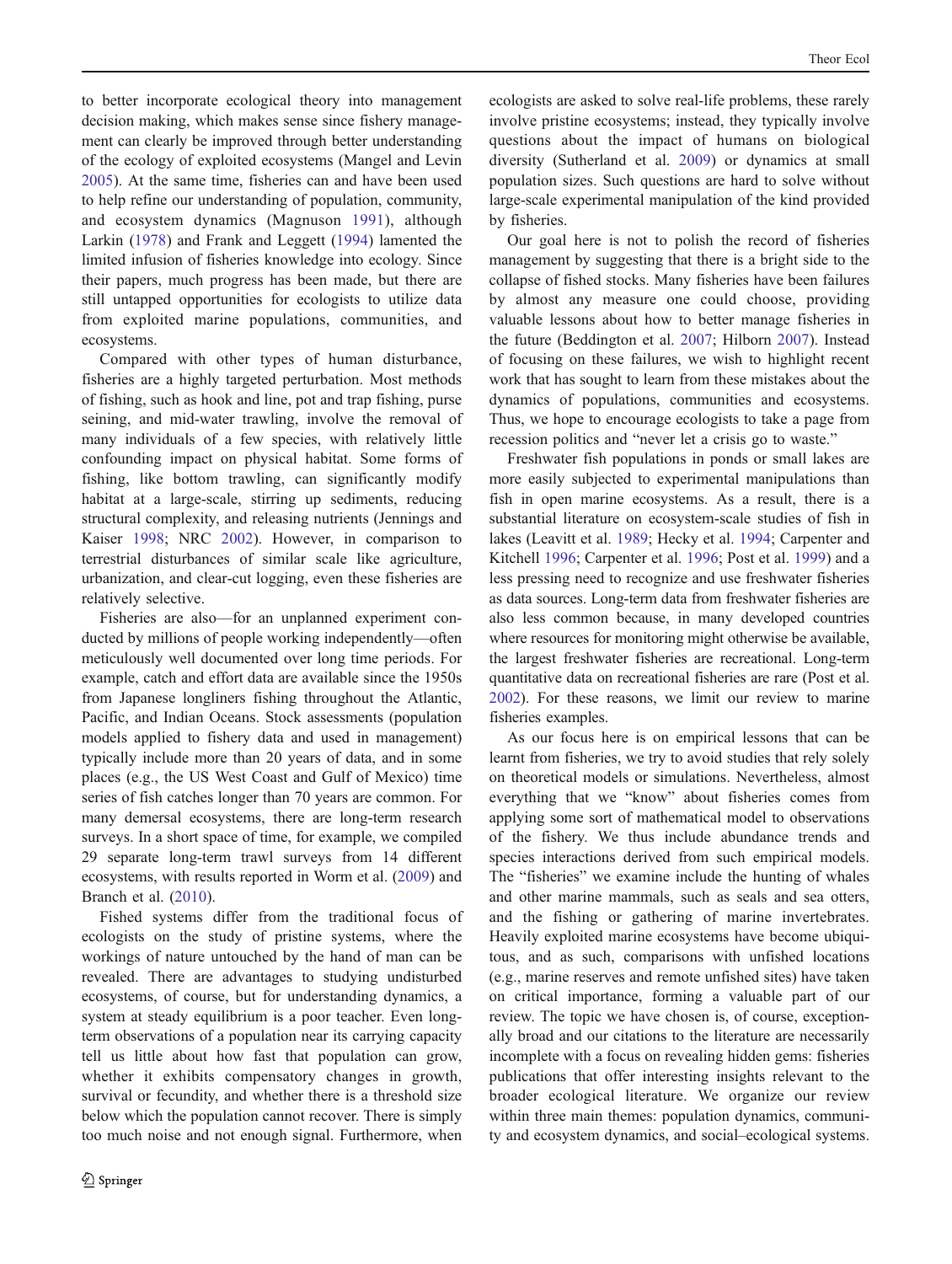#### Population dynamics

Fisheries data are highly informative about the dynamics of individual fished populations. Across 267 fished populations in the RAM Legacy stock assessment database (Worm et al. [2009](#page-19-0); Ricard et al. [2012\)](#page-18-0), the median value of maximum observed mature adult biomass (spawning stock biomass (SSB)) relative to minimum SSB is 4.6 and more than 50 of these populations showed an order of magnitude range in biomass, i.e.,  $SSB_{\text{max}}/SSB_{\text{min}} > 10$  (Fig. 1). Drastically reducing the size of a population through measured removals while simultaneously recording changes in relative abundance, is one of the best ways to learn about the original carrying capacity of the environment and the intrinsic growth rate of the population. Fisheries record exactly this information: measured removals (catches) and an index of relative abundance. Ideally, the index of abundance comes from scientific research surveys, but often it comes simply from catch divided by fishing effort (although this latter measure often fails, for reasons discussed below). Nevertheless, fisheries data have taught us a great deal about the density dependence of vital biological parameters and of habitat use.

## Density dependence: evidence for compensation

Compensation occurs when individual growth and survival increase as populations are reduced to low levels. In fisheries, we can test for the presence of compensatory density dependence by examining whether survival (for



Fig. 1 Ratio of maximum spawning stock biomass  $(SSB_{max})$  to minimum spawning stock biomass ( $SSB<sub>min</sub>$ ) for 267 fish stocks from the RAM Legacy stock assessment database (Ricard et al. [2012](#page-18-0))

example) increases when populations are fished down. Across a wide range of adult abundance, the absolute number of surviving offspring is only weakly related to the abundance of spawners, a pattern attributed to compensatory increases in juvenile survival. The most common way that compensation is examined in fisheries is through the use of "stock–recruitment" curves, which compare the relative abundance of young fish (recruitment, R) this year to the abundance of mature adults (the spawning stocks) that produced this cohort some years in the past. Studying such relationships has been a mainstay of fisheries ecology but is relatively rare in other branches of ecology (Hughes et al. [2000](#page-16-0)). Some of the jargon and conventions used by fisheries scientists obscure the fact that stock–recruit relationships are related to the intrinsic population growth rate  $(r)$ . The most common fisheries measure of compensation, steepness  $(h)$ , is defined as the recruitment produced by a spawning biomass at 20% of unfished levels  $(S_0)$ , relative to the recruitment  $(R_0)$  produced by unfished spawning biomass (Mace and Doonan [1988](#page-17-0)), or to put it another way: how much does recruitment decline when spawning biomass is reduced by 80%? Steepness is an arbitrary metric but relates directly to  $r$  by integrating several different aspects of the reproductive biology of fish stocks (Mangel et al. [2010\)](#page-17-0) and is also correlated with a variety of life-history traits (Denney et al. [2002\)](#page-15-0). For the Beverton and Holt [\(1957](#page-14-0)) stock–recruit model:

$$
R = \frac{0.8R_0 hS}{0.2S_0(1-h) + S(h-0.2)}.
$$
\n(1)

If it is assumed that  $S_0$  is equal to the carrying capacity  $(K)$  of a logistic model, then (Quinn and Deriso [1999](#page-18-0)):

$$
r = \ln\left(\frac{4h}{1-h}\right) \tag{2}
$$

Meta-analysis of more than 700 stock–recruit datasets (Myers et al. [1999\)](#page-17-0) shows that steepness is relatively constant within species and remarkably constrained across all populations examined. The median value of steepness, based on the Ricker ([1954\)](#page-18-0) stock–recruit model, across their collection of fish species is 0.67: i.e., fully 67% of the maximum recruitment is produced by 20% of the unfished spawning stock. The relative constancy of steepness within taxonomic groups has lead to the expanding use of stock– recruit meta-analysis to develop informative priors on steepness for poorly known species (Punt and Hilborn [1997](#page-18-0); Myers et al. [2002](#page-17-0); Dorn [2002](#page-15-0)). Use of informative empirical Bayesian priors (Myers et al. [2002\)](#page-17-0) has become relatively common in fisheries stock assessment, but remains less common in ecology as a whole. One of the drawbacks of this trend is that more recent fisheries population models (stock assessments) are influenced by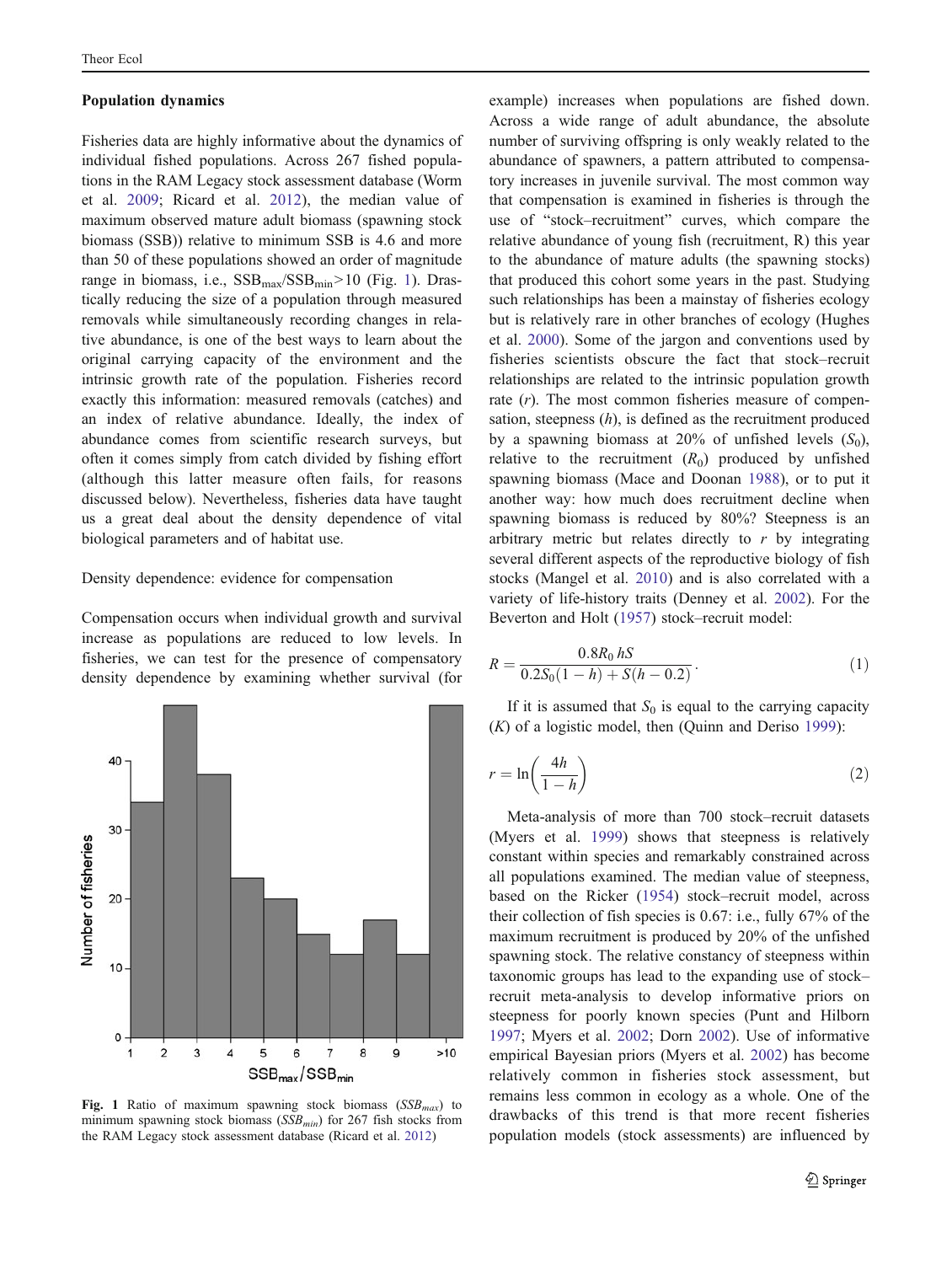such priors thus complicating their use in future metaanalyses (Minte-Vera et al. [2005](#page-17-0)).

The Beverton–Holt stock–recruit model is one of the more popular explanations for stock–recruit relationships. The main alternative is the Ricker ([1954\)](#page-18-0) stock–recruit model, which generally provides lower (more conservative for management purposes) steepness estimates than the Beverton–Holt model (Myers et al. [2002](#page-17-0); Walters and Martell [2004\)](#page-19-0). The Ricker model, however, predicts a dome in recruitment at intermediate spawning biomass, implicitly assuming that there will be some type of overcompensatory change in reproductive rate or juvenile survival, i.e., at high spawner abundance, the decrease in juvenile survival has more impact on recruitment than the increase in spawner abundance. The mechanisms that have been suggested for this overcompensation (cannibalism, nest site destruction, and density-dependent disease spread) are common in many salmon populations. However, empirical evidence shows that recruitment is usually high when spawners are high, and low when spawners are low (Myers and Barrowman [1996\)](#page-17-0), thus overcompensation is likely rare or weak for most species other than salmon. Use of the Ricker model for estimating the slope at the origin of the stock–recruitment curve is complicated by the fact that, because of the limited flexibility of this two-parameter model, observations at high stock size can have a large impact on the estimated slope at the origin (Myers et al. [1997\)](#page-17-0).

That recruitment remains remarkably constant across a wide range of spawner abundance does not mean that recruitment is never a limiting factor in population growth. Larkin [\(1978](#page-16-0)) wrote about the possibility of recruitment overfishing—reducing the abundance of spawners to such an extent that recruitment is reduced. With the benefit of many more years of observation at low stock size, we now know that despite high variability, recruitment in fish populations is predictably lower at low spawner abundance (Myers and Barrowman [1996](#page-17-0)). Even highly fecund broadcast-spawning mollusks show evidence of reduced recruitment (Peterson and Summerson [1992](#page-17-0); Hobday et al. [2001\)](#page-16-0). To combine their two main findings (recruitment is constant over a wide range of biomass but declines at low biomass), Barrowman and Myers ([2000\)](#page-14-0) proposed another stock–recruit model, termed the hockey stick model, which combines a linear relationship between spawners and recruits at low spawner levels with constant recruitment at moderate and high spawner levels. The Beverton–Holt, Ricker, and hockey stick models all make slightly different assumptions, but in practice, recruitment data are so variable that there is rarely strong empirical support for one model over another (Dorn [2002](#page-15-0); Zhou [2007\)](#page-19-0).

Reduction in spawner abundance to low levels is frequently accompanied not just by a reduction in recruitment but by an increase in recruitment variability (e.g.,

Hsieh et al. [2006](#page-16-0); Minto et al. [2008;](#page-17-0) Nash et al. [2009\)](#page-17-0). Anderson et al. ([2008\)](#page-13-0) attribute this increased variability to an increase in nonlinear behavior of fished populations at low spawner abundance, rather than to any direct effect of variable fishing mortality.

The intrinsic population growth rate  $(r)$  can also be estimated from population models applied to time series of fishery removals (catch  $(C)$ ) and an index of relative abundance from surveys or biomass  $(B)$  estimates from stock assessments. One of the simplest of these models is the well-known logistic model:

$$
B_{t+1} = B_t + rB_t \left(1 - \frac{B_t}{K}\right) \tag{3}
$$

where the subscript  $t$  refers to time in years. Equation 3 can be fit to time series of catch and biomass from stock assessments using Schaefer's ([1954\)](#page-18-0) surplus production model parameterization:

$$
\widehat{P}_t = \frac{4mB_t}{K} - 4m\left(\frac{B_t}{K}\right)^2\tag{4}
$$

where parameters  $m$  (maximum sustainable yield) and  $K$  are generally estimated by minimizing some function (sum of squares or the negative log likelihood) of the difference between estimated surplus production  $\left(\widehat{P}_t\right)$  and "observed" surplus production  $(P_t)$ :

$$
P_t = B_{t+1} - B_t + C_t \tag{5}
$$

The intrinsic rate of increase (*r*) from Eq. 3 is:  $r=4$  m/K. Applying Eq. 4 to catch and biomass time series from 170 marine fish stocks in the RAM Legacy stock assessment database (Worm et al. [2009](#page-19-0); Ricard et al. [2012\)](#page-18-0), yields estimates of  $r$  ranging from 0.06 to 1.33 with a mean of 0.38 (Fig. [2\)](#page-4-0). That is, at very low biomass, growth of fish populations ranges widely from 6% to 133%/year.

Density dependence: evidence for depensation

Compensation occurs when populations grow faster at lower densities because of decreased competition; depensation (or the Allee effect) is the opposite process, when per-capita population growth rates actually decline at low densities, and is a concern because this may result in a minimum population size below which the population will decline to extinction (Liermann and Hilborn [2001\)](#page-16-0). Trivially, at extremely low population sizes, per-capita recruitment will decrease (zero spawners will produce zero recruits), but more generally, there is little evidence for widespread depensation in fishes. Myers et al. [\(1995\)](#page-17-0) found significant depensation in only 3 out of 128 fish stocks in the Myers stock–recruit database, although only 26 of these stocks had high enough power (>0.95) to detect depensation. Similarly, Liermann and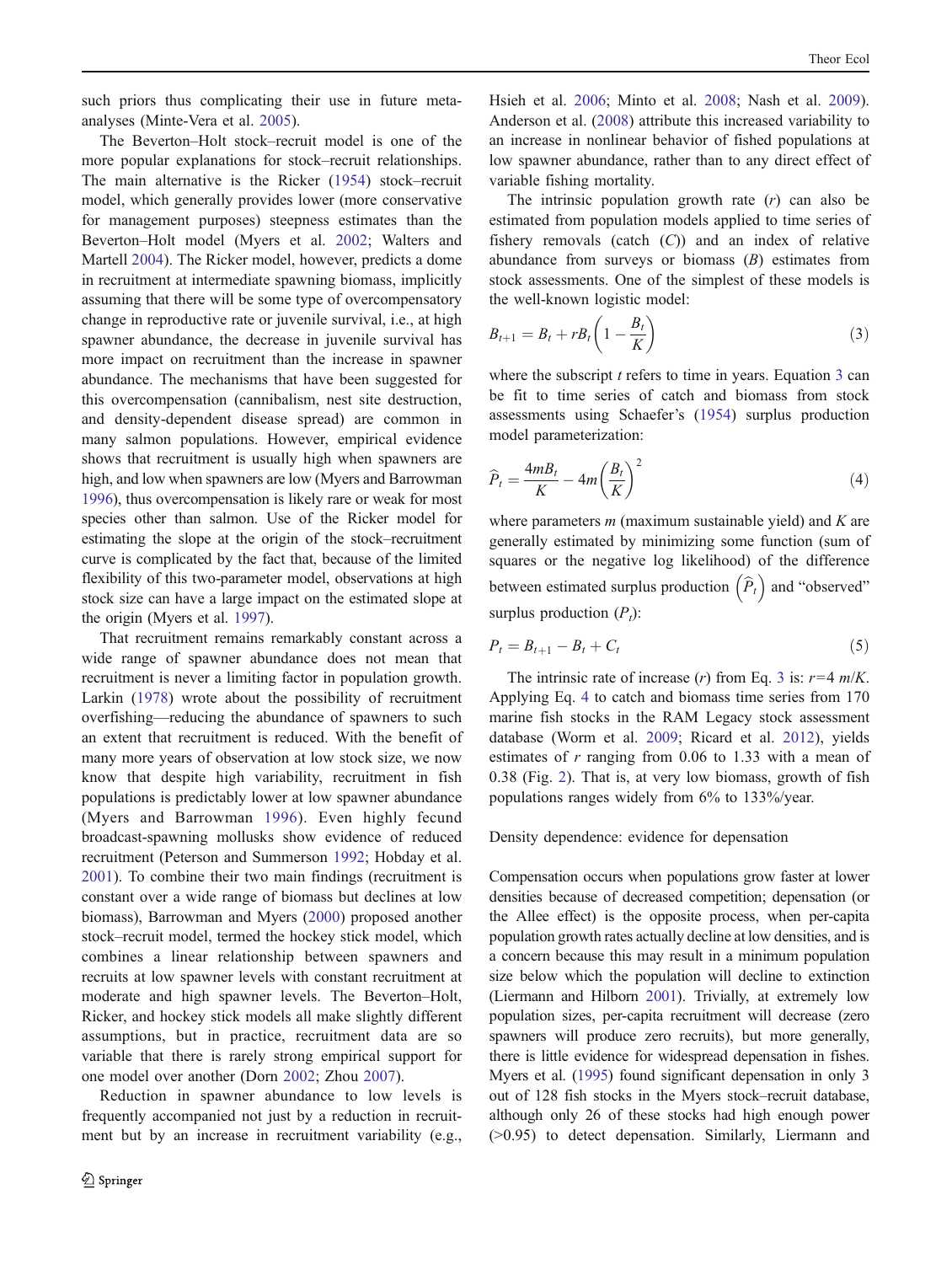<span id="page-4-0"></span>

Fig. 2 Estimates of the intrinsic rate of population growth  $(r)$  from the logistic model for 170 fish populations from the RAM Legacy stock assessment database (Ricard et al. [2012](#page-18-0)). The right-most bar contains all values of >1; maximum, 1.33

Hilborn [\(1997](#page-16-0)) applied a hierarchical Bayesian approach to the same database, and found a broad posterior distribution for their depensation parameter, neither confirming nor ruling out the possibility of depensation for many stocks; in only one taxon (Pleuronectiformes, flatfishes) was depensation more likely than not. A broader review of population dynamics of fish (including many fisheries time series), mammals, birds, and insects found that Allee effects were "rare if present at all" (Sibly et al. [2005\)](#page-18-0). Simulation models, however, caution that stock–recruit data derived from multiple sub-populations can show no evidence of depensation even when each of the sub-populations has a depensatory stock–recruit relationship (Frank and Brickman [2000](#page-15-0)), and it can often be hard to determine whether sub-populations exist except when fisheries occur on the breeding grounds. Environmental and demographic variability may also obscure evidence of depensation, particularly at the low population sizes where depensation would be seen (Liermann and Hilborn [2001\)](#page-16-0).

While there is little evidence for widespread depensation from meta-analysis of stock–recruit time series, some populations, particularly Atlantic cod in Eastern Canada, have failed to recover following serious declines and a major reduction in fishing pressure. Hutchings [\(2000a](#page-16-0)) looked at changes over time in the biomass of spawning-age adults in 90 fish populations and found that only 8% of stocks had completely recovered after they had experienced their greatest 15-year percentage decline, with most of the fully recovered stocks being clupeids (herring and sprat). Hutchings' analysis was criticized for failing to include changes in fishing mortality as a predictor of recovery recovery presumably cannot occur until the high fishing levels that caused the declines is reduced. Further work revealed that recovery is indeed more common when exploitation is reduced, although there was no relation between the magnitude of the reduction in fishing intensity and the probability of recovery (Hutchings [2001](#page-16-0); Hutchings and Reynolds [2004\)](#page-16-0). This lack of recovery speaks to a major debate in fisheries: is fishing pressure or the environment the main driver of population change? Empirical examination of fishery productivity across a range of populations shows that indeed, reductions in productivity preceded many population declines (Walters et al. [2008\)](#page-19-0). This not to say that overfishing did not contribute to these declines, but it does explain why some fisheries fail to recover after reductions in fishing effort. In particular, an examination of nine cod stocks in the North–West Atlantic shows that four of the nine would increase in abundance if fishing mortality were sufficiently reduced, while the other five show negative surplus production (population change expected in the absence of fishing, i.e., biomass in the current year less biomass in the previous year plus the catch in the previous year) and thus would not be expected to increase even if all fishing was halted (Hilborn and Litzinger [2009](#page-15-0)). Past studies on the effects of depensation would benefit greatly from a reexamination, given recent examples of increases in abundance following reductions in fishing mortality (Mace [2004\)](#page-17-0), and substantial reductions in fishing mortality in many ecosystems (Worm et al. [2009\)](#page-19-0) since the early 1990s when the original Myers's database was last updated. A recent update and expansion of this database (Ricard et al. [2012](#page-18-0)) provides a foundation for revisiting questions about depensation and population recovery. Depensation can be strongly influenced, or even caused by, interspecific interactions, and dispersal and use of refugia can moderate the effects of depensatory community interactions. These processes are discussed in more detail in the section on [Community and](#page-5-0) [ecosystem dynamics,](#page-5-0) below.

Density dependence: influence on spatial distribution

Fisheries offer many insights into changes in spatial distribution as populations decline. Frequently, declines in fish and marine invertebrate populations result in a reduction in the area occupied by the population (Shackell et al. [2005\)](#page-18-0). Observations of density-dependent range contraction in sardines and anchovies (MacCall [1976;](#page-17-0) Radovich [1976,](#page-18-0) [1982](#page-18-0); Csirke [1980\)](#page-14-0) lead to the development of the basin model of density-dependent habitat use (MacCall [1990\)](#page-17-0), a variation on the ideal free distribution (Fretwell and Lucas [1970](#page-15-0); Gillis [2003](#page-15-0)). The basin model holds that as numbers of fish decline, population distribution will contract, reducing densities in marginal habitats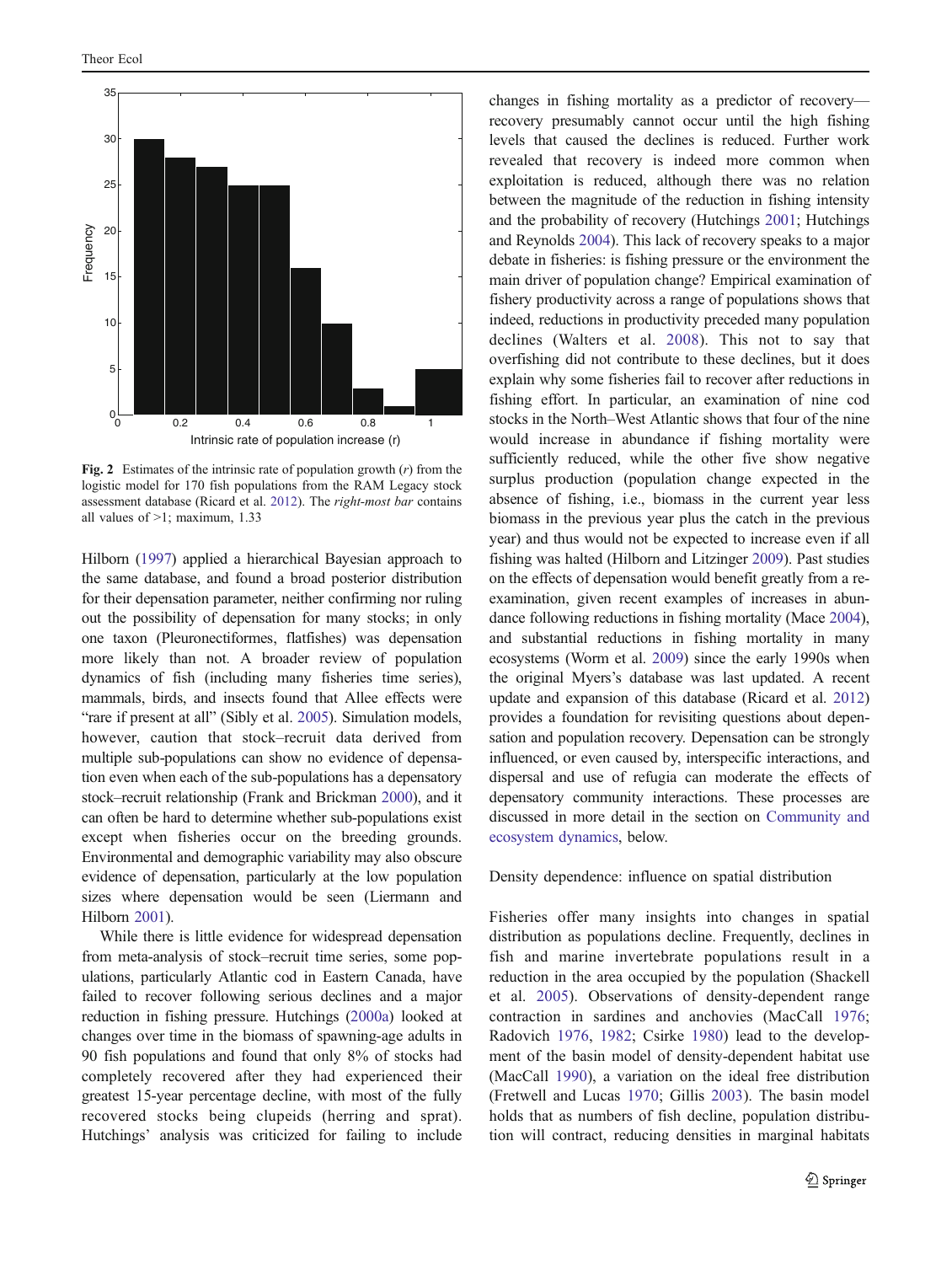<span id="page-5-0"></span>while maintaining high densities in core habitat areas. Density-dependent habitat or distributional changes have also been observed in a wide range of other fish populations reduced in abundance by fishing or environmental shifts, including Atlantic herring (Winters and Wheeler [1985\)](#page-19-0) and Atlantic menhaden (Schaaf [1980\)](#page-18-0), as well as invertebrates such as squid (Lange [1991\)](#page-16-0) and blue crab (Jensen and Miller [2005](#page-16-0)). Studies that have looked for density dependence in habitat use for several ages or life stages of fishes (Gibson et al. [2008](#page-15-0); Schneider et al. [1997](#page-18-0)) have often found that this effect is limited to just one or a couple stages.

The importance of density-dependent habitat changes in fisheries is that it can lead to a break-down in the critical assumption that catch-per-unit-effort (catch divided by fishing effort, or CPUE) is proportional to abundance, an assumption that is used in models of many fisheries (and populations of other organisms), discussed in more depth later in this review. A classic example is the relatively high cod catches off Newfoundland taken right up to the point of collapse, a phenomenon explained by the range of the population contracting as abundance declined (Hutchings [1996;](#page-16-0) Rose and Kulka [1999](#page-18-0)). Trawl fishermen were able to maintain high CPUE even as the population declined, because the most rapid changes in abundance occurred at the edges of the population, while fishermen concentrated on exploiting the still-dense population center. The conflict between declining scientific trawl survey indices and the CPUE from the fishery contributed to uncertainty, management inaction, and ultimately, collapse (deYoung and Rose [1993;](#page-15-0) Rose and Leggett [1991;](#page-18-0) Hutchings et al. [1997](#page-16-0)). While the collapse of northern cod was unique in its scope (annual catches of 250,000 mt worth US \$115 million, Schrank [2005](#page-18-0)), the general phenomenon of range contraction accompanying population decline is widespread.

#### Community and ecosystem dynamics

While population dynamics has long been the de facto basic science underlying fisheries management (for better or worse, Hutchings [2000b](#page-16-0)), there is a strong movement toward greater consideration of community ecology and ecosystem processes (Pikitch et al. [2004;](#page-18-0) Mangel and Levin [2005\)](#page-17-0). Fisheries data are informative about many of the theories and debates that have dominated the ecological literature, including keystone predators, trophic cascades, alternate stable states, top–down vs. bottom–up control, and the relationship between diversity and stability.

The role of keystone species and top–down effects

A classic keystone predator facilitates the coexistence of two or more interacting species by reducing the abundance

of the species which would otherwise dominate (Paine [1966](#page-17-0), [1969](#page-17-0); Power et al. [1996](#page-18-0)). In some regions, such as the Northwest Atlantic, fisheries have had a disproportionate impact on higher trophic level species (Pauly et al. [1998](#page-17-0); Essington et al. [2006\)](#page-15-0), providing a strong test for keystone predators and, more generally, for top–down effects. Sea otters are, of course, one of the best known keystone predators, and were hunted to near extirpation by the late 1800s throughout much of their North American range. Their keystone role in controlling herbivorous sea urchins was discovered through comparison of islands where they remained absent with islands where they had started to recover (Estes and Palmisano [1974](#page-15-0); Simenstad et al. [1978](#page-18-0)). There are few other empirical studies that explicitly use fisheries data to test for classic keystone predators; however, there have been observations of prey fish increases following declines in pelagic predators. For example, increased biomass of small pelagic species (Ward and Myers [2005\)](#page-19-0) and skipjack tuna (Sibert et al. [2006\)](#page-18-0) have been observed following fishery-induced declines in the abundance and mean size of yellowfin tuna and other top predators throughout the Pacific. Even though yellowfin tuna are not considered overfished, the fishery in the eastern Pacific has still reduced their predation rate on other species by 67% (Essington et al. [2002\)](#page-15-0), a reminder of the large ecological impact of fisheries even when they are meeting their management goals.

Studies comparing fished and unfished coral reefs or gradients of fishing intensity provide evidence of strong top–down effects, but rarely identify a keystone predator. Fish biomass on unfished coral reefs appears to be dominated by apex predators (e.g., large jacks, groupers, and sharks), creating inverted trophic pyramids (Friedlander and DeMartini [2002;](#page-15-0) Sandin et al. [2008](#page-18-0)). Top predators on coral reefs have the greatest effect on trophic structure where they control the abundance of key grazers. It is these grazers, including sea urchins (Hughes et al. [1987;](#page-16-0) Carpenter [1988](#page-14-0), [1990](#page-14-0)), herbivorous reef fish (Hay [1984;](#page-15-0) Hixon and Brostoff [1996](#page-16-0); Hughes et al. [2007\)](#page-16-0), and coraleating crown-of-thorns starfish (Birkeland and Lucas [1990\)](#page-14-0), rather than their predators which have been most commonly identified as keystone species on coral reefs. Gradients of fishing pressure in the Fijian Islands revealed an association between the loss of top predators and outbreaks of coraleating crown-of-thorns starfish that decimated reef-building corals (Dulvy et al. [2004](#page-15-0)). Comparison of fished areas and marine reserves on the Great Barrier Reef show a similar link between fishing on higher trophic level species and outbreaks of crown-of-thorns starfish (Sweatman [2008\)](#page-19-0). In general, the great diversity of coral reef predator assemblages combined with substantial diet overlap, makes it uncommon for a single predator species to play a keystone role, although McClanahan ([2000\)](#page-17-0) provides an exception.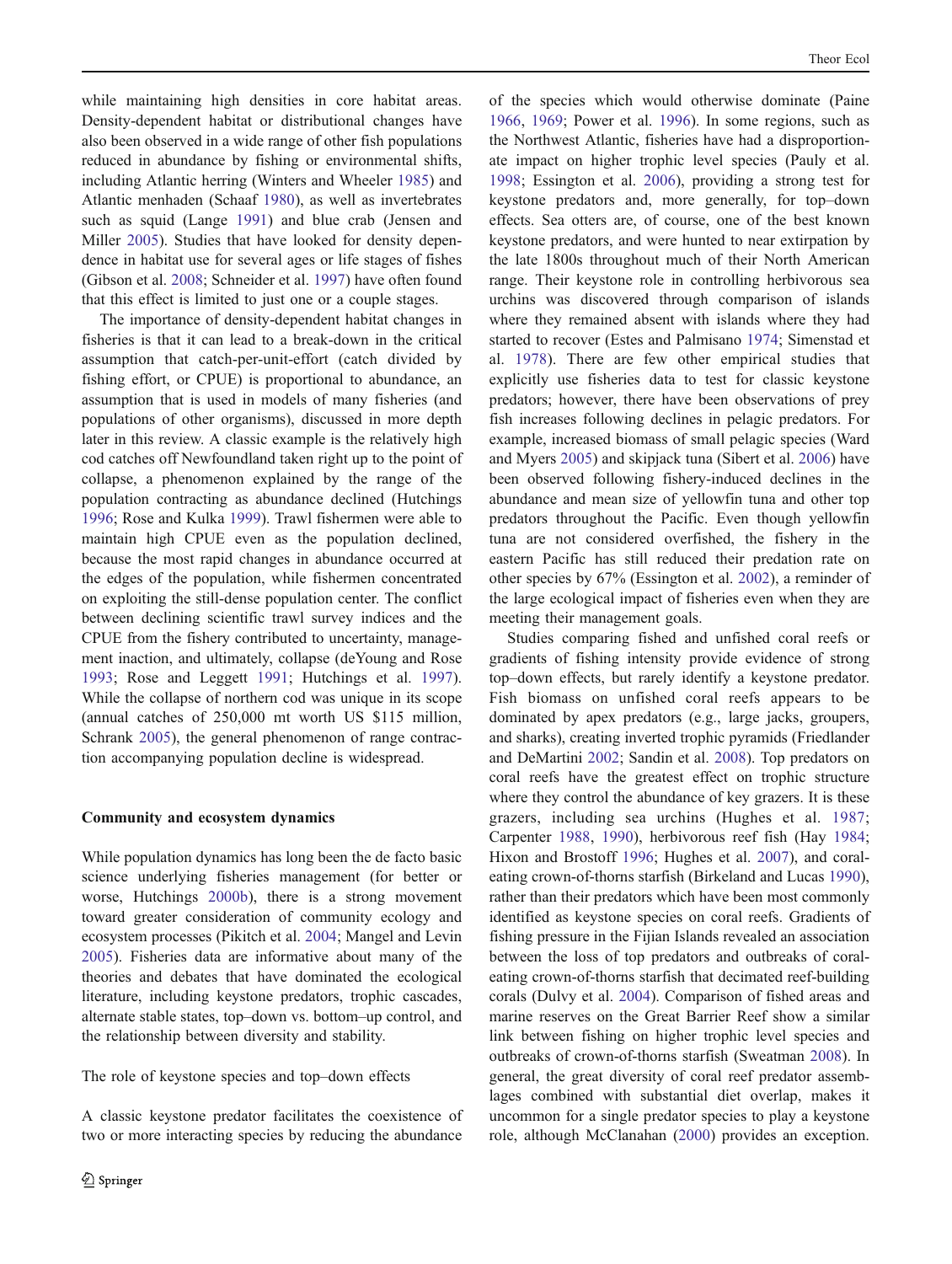He compared fished and protected areas of East African coral reefs and found that a single triggerfish species played a keystone role in controlling the dominant sea urchin species. Other than this example, we conclude that fishing reveals few individual fish species that are classic keystone predators, but when top predators are considered as a group, there are many examples of cascading effects following their removal.

#### Trophic cascades

Trophic cascades (Hairston et al. [1960;](#page-15-0) Carpenter et al. [1985](#page-14-0)) in marine systems have been revealed through overfishing of predators and through predator recovery in marine reserves. Many of these cascades involve declines in predators that were controlling the abundance of herbivores, such as urchins or herbivorous fish, on rocky bottoms or coral reefs (Pinnegar et al. [2000](#page-18-0)). For example, a trophic cascade involving sea urchin predators (spiny lobster and a demersal fish), sea urchins, and kelp has been described by comparing fished and unfished rocky reefs in New Zealand (Babcock et al. [1999;](#page-13-0) Shears and Babcock [2002\)](#page-18-0). Overfishing of predators allowed urchins to dominate to the point that they created urchin barrens nearly devoid of kelp. Although the presence of this cascade requires specific conditions of depth and wave exposure (Shears et al. [2008\)](#page-18-0), it has the potential to not only change the abundance of kelp, but alter carbon flow (Salomon et al. [2008\)](#page-18-0). Similar trophic cascades involving fishing of sea urchin predators have been suggested from other studies of fished and protected areas (e.g., Clemente et al. [2009](#page-14-0)). In coral reefs, where the control of benthic macroalgae is necessary to maintain the reef (Pandolfi et al. [2005](#page-17-0)), it has been argued that restoring the abundance of large predators within marine reserves can have a negative impact on grazing; however, this effect is offset if herbivores are also protected from fishing (Mumby et al. [2006](#page-17-0)).

While fishery-induced trophic cascades are more commonly reported for hard-bottom benthic food webs (Pinnegar et al. [2000\)](#page-18-0), they have also been observed in pelagic food webs (Frank et al. [2005](#page-15-0)), soft-bottom continental shelf ecosystems (Myers et al. [2007\)](#page-17-0), and in the open ocean (Baum and Worm [2009;](#page-14-0) Essington [2010a](#page-15-0)). Frank et al. [\(2005\)](#page-15-0) used fishery landings and scientific survey data to demonstrate a cascading effect of the collapse of cod and other largebodied predatory fish species on the Scotian Shelf. The collapse of cod was correlated not only with an increase in small pelagic fish, crabs, and shrimp but also a decline in large-bodied (i.e., predation sensitive) zooplankton and an increase in phytoplankton. Whether the changes observed at lower trophic levels are the result of a top–down cascade or climate shifts (Greene and Pershing [2007\)](#page-15-0), remains a subject of debate. Myers et al. [\(2007\)](#page-17-0) combined research surveys

with experimental results to show that the declines of large sharks throughout the US East Coast allowed smaller elasmobranchs, especially cownose rays, to increase, and this in turn led to a massive increase in predation on bay scallops, ending the long-sustainable bay scallop fishery.

As a counterpoint to these findings, other studies have found little effect of fishing on apex predators. For example, Jennings et al. ([1995\)](#page-16-0) looked at patterns of fish abundance along a gradient of fishing intensity in the Seychelles. They found that while the abundance of targeted species (piscivores and invertebrate feeders) declined with higher fishing intensity, there was no apparent pattern among the unfished species. Similarly, Jennings and Polunin ([1997\)](#page-16-0) found little evidence of indirect effects of fishing along a gradient of fishing intensity in Fiji. Once again, declines in the abundance of targeted species showed little relationship to the diversity or biomass of their prey species. This lack of a cascading effect from fishery-induced depletion of piscivores has been observed in other studies of coral reefs (Bohnsack [1982;](#page-14-0) Russ [1985\)](#page-18-0) and may be related to the high diversity and complex food web structure of these ecosystems. Thus, examples from exploited marine ecosystems provide support to the idea that trophic cascades should be particularly strong in systems with relatively simple linear food webs with low intraguild predation (Polis and Strong [1996](#page-18-0); Borer et al. [2005\)](#page-14-0). Essington ([2010a](#page-15-0)) suggests that lack of spatial and temporal overlap between production and consumption may be an additional factor limiting the strength of trophic cascades in open marine systems, while model results (Andersen and Pedersen [2010](#page-13-0)) provide evidence that fishing at lower trophic levels can mask increases in productivity that would otherwise be apparent following declines in top predator abundance.

Regime shifts and multiple stable states

Phase or regime shifts and alternative stable states describe a situation in which an ecosystem abruptly shifts from one discrete state to another. A return to the original state requires more than a simple restoration of the environmental conditions that prevailed before the switch, i.e., the system exhibits hysteresis (Scheffer et al. [2001\)](#page-18-0). Such regime shifts can involve ontogenetic or predator–prey role reversals; for example Barkai and McQuaid ([1988\)](#page-14-0) report on two adjacent islands, one of which is dominated by rock lobsters preying on whelks (Burnupena spp., Gastropoda), while the other is dominated by whelks which rapidly overwhelm and consume translocated rock lobsters. One example of a fishery-induced regime shift in the marine environment is the alteration in the Northwest Atlantic from an ecosystem dominated by cod to one dominated by small sharks (particularly spiny dogfish) and invertebrates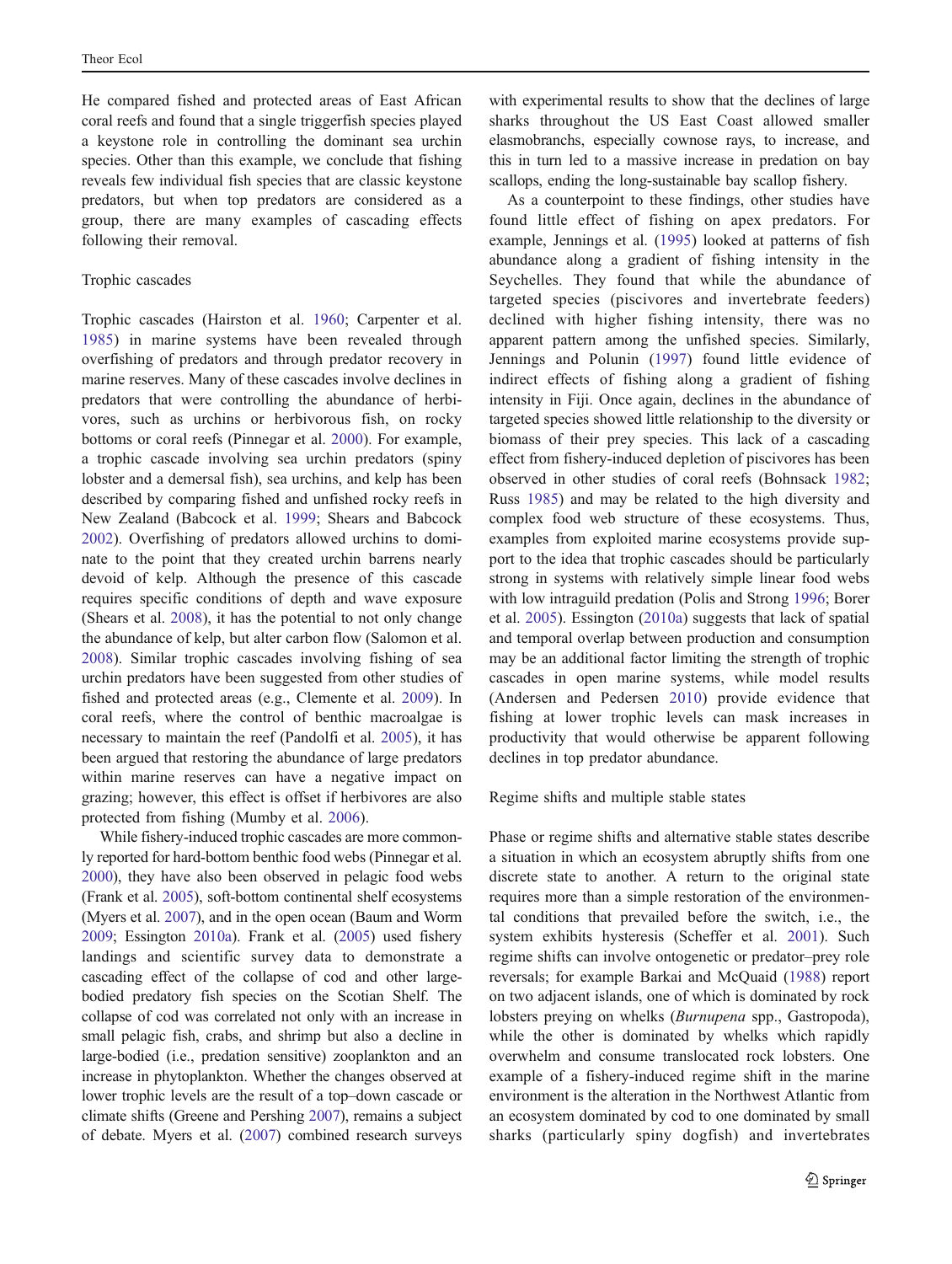(shrimp, crab, and lobsters) (Mayo et al. [1992](#page-17-0); Fogarty and Murawski [1998](#page-15-0); Worm and Myers [2003](#page-19-0)). Many have suggested that the failure of some cod stocks to recover, despite reductions in fishing mortality, is related to the increased abundance of species that eat or compete with cod juveniles (e.g., Overholtz and Tyler [1986;](#page-17-0) Murawski [1991](#page-17-0)). Under the "cultivation–depensation" hypothesis (Walters and Kitchell [2001\)](#page-19-0) or the "prey-to-predator loop" (Bakun and Weeks [2006](#page-14-0)), adult cod are able to cultivate a productive environment by suppressing predators and competitors of their juveniles. When adult cod are reduced by fishing, these predators and competitors are able to increase in abundance to the point where they reduce cod recruitment, thus maintaining an alternate ecosystem state. While certainly plausible, the evidence for a cultivation– depensation effect in the Northwest Atlantic is mixed. Although some cod stocks do show depensatory stock– recruit curves that are consistent with this hypothesis (Walters and Kitchell [2001\)](#page-19-0), there is little evidence to suggest that this is the result of predation by elasmobranchs (Link et al. [2002\)](#page-16-0). Apparent geographic shifts in elasmobranch distributions also complicate the idea that predatory release is responsible for the rise in elasmobranch populations (Frisk et al. [2008\)](#page-15-0). Another system where a cultivation–depensation effect has been proposed involves cod and sprat in the Baltic Sea (Möllmann et al. [2008](#page-17-0); Casini et al. [2009](#page-14-0)), although continued high fishing mortality rates on Baltic Sea cod stocks suggest that low cod biomass at that time was simply being maintained by fishing (Hilborn and Litzinger [2009](#page-15-0)).

Other kinds of regime shifts involving dramatic increases in the abundance of gelatinous zooplankton (jellyfish and ctenophores) have been reported in several heavily fished ecosystems (Mills [2001](#page-17-0)), including the Northeast U.S. shelf (Link and Ford [2006\)](#page-16-0), the eastern Bering Sea (Brodeur et al. [2002](#page-14-0)), the Benguela current (Lynam et al. [2006\)](#page-17-0), the northern Gulf of Mexico (Graham [2001\)](#page-15-0), and the Black Sea (Zaitsev and Mamaev [1997](#page-19-0)). It has been suggested that jellyfish increases could be a result of competitive release following declines in planktivorous fish (Brodeur et al. [2002\)](#page-14-0) or in the Black Sea from a combination of eutrophication and reduced predation due to overfishing of jellyfish predators such as mackerel (Mills [2001;](#page-17-0) Oguz and Gilbert [2007](#page-17-0); Daskalov et al. [2007](#page-14-0)). Once dominant in a system, gelatinous zooplankton can be important predators on fish eggs and larvae. Cowan and Houde [\(1993](#page-14-0)) estimated that they could consume 20–40% of bay anchovy eggs and larvae per day in Chesapeake Bay, while Lynam et al. ([2005\)](#page-16-0) suggested that jellyfish may limit herring recruitment in the North Sea. The Benguela Current, Namibia, offers up an interesting story. Traditionally this system was dominated by huge biomasses of sardines and anchovies, but these collapsed due to overfishing and jellyfish have proliferated to the point where they now greatly exceed the combined biomass of fish in the system (Lynam et al. [2006\)](#page-17-0). Surprisingly, bearded goby thrives in this alternate state despite being the favored prey of seabirds, mammals and other fish, because they feed on jellyfish while finding refuge on the anoxic ocean floor where their predators cannot follow (Utne-Palm et al. [2010\)](#page-19-0).

As with the Baltic Sea cod example, however, the proposed mechanism for the shift between fish and jellyfish is only weakly supported by data: there is little evidence that predation by fish or competition over zooplankton controls jellyfish populations (Purcell and Arai [2001](#page-18-0)), while the oft-cited Black Sea example is complicated by the fact that the currently dominant ctenophore, *Mnemiop*sis leidyi, is an exotic invader (Daskalov et al. [2007\)](#page-14-0). Furthermore, climate changes and eutrophication (and not overfishing) may play a leading role both in jellyfish increases and fish declines (Brodeur et al. [2008](#page-14-0); Oguz and Gilbert [2007](#page-17-0); Purcell et al. [2007\)](#page-18-0).

## Bottom–up and middle-out effects

Fisheries operate at all levels of marine food webs, including the lower trophic levels, potentially providing evidence of bottom–up effects. One reason given for the move toward ecosystem-based management is concern that fisheries are overfishing forage fish species that are prey for many marine predators (Alder et al. [2008\)](#page-13-0), thus subjecting predators to both direct fishing pressure and indirect pressure through declines in their prey. This concern is echoed by large-scale crashes and recoveries of many important forage fish stocks, including Peruvian anchoveta (the single most important species by weight in global fish landings), California sardines and anchovy, and Japanese sardine (Schwartzlose et al. [1999](#page-18-0)). Large removals of primary consumers provide unique ecosystem-level tests of bottom–up effects on apex predators. What do they tell us?

Clear bottom–up effects emerge from central-place foragers such as nesting seabirds and pinnipeds at rookeries, many of which have declined when fishing locally depleted their food resources. For example, a developing fishery for sand eels off Scotland in the 1990s depleted the sand eel population, reducing the breeding success of nesting kittiwakes (Rindorf et al. [2000](#page-18-0)). While climate shifts have also been implicated in the decline of sand eels, together with fishing, the bottom–up effect of sand eel abundance on kittiwakes appears clear (Frederiksen et al. [2004](#page-15-0)). Similarly, fishery-induced declines in sardine and anchovy populations in the Benguela upwelling off south– western Africa have been linked to declines of African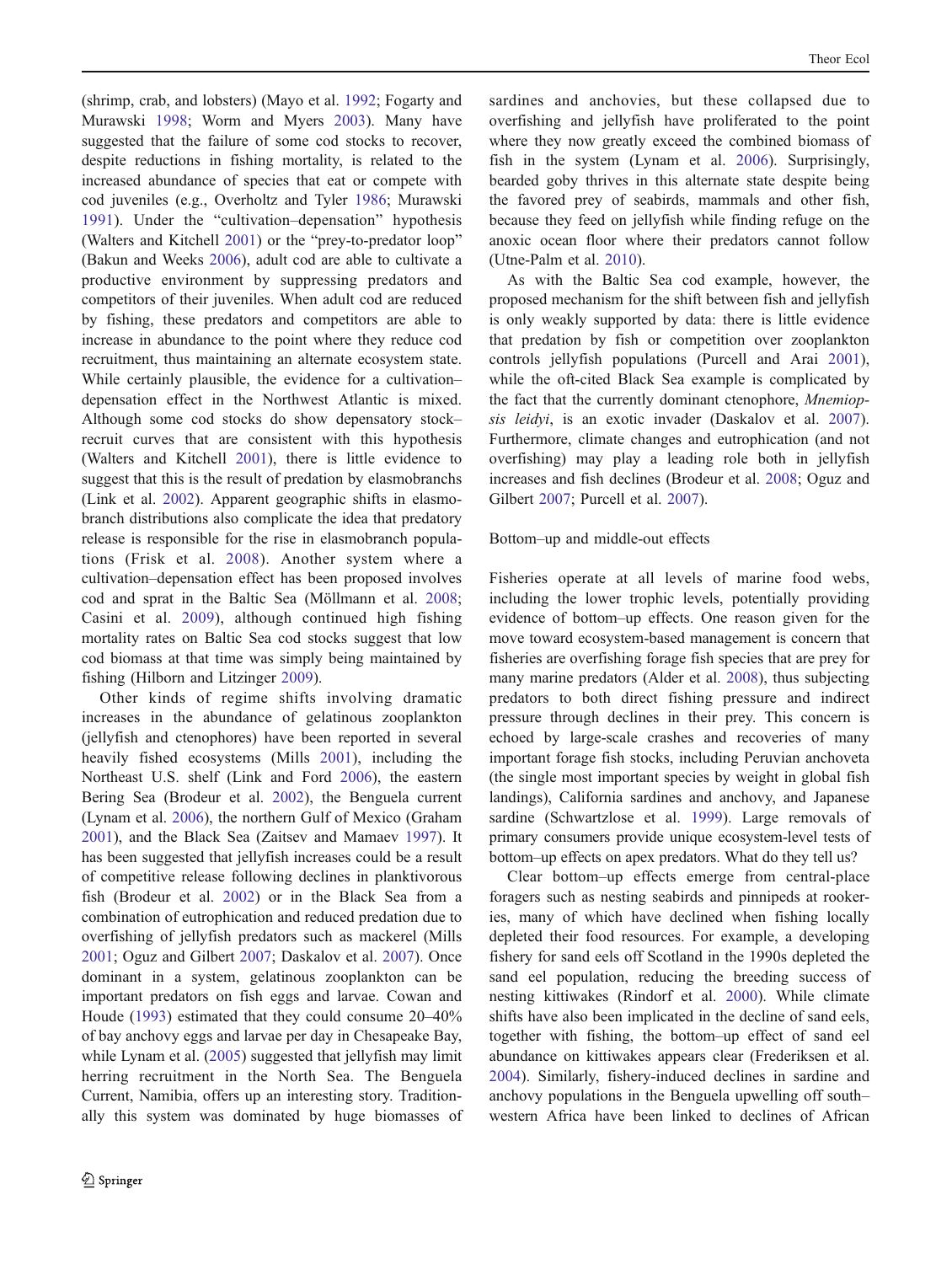Penguin, Cape Gannet, and Cape Cormorant (Crawford [2007\)](#page-14-0). The evidence for a bottom–up effect led to reductions in total allowable catches of sardine and anchovy in South Africa to ensure that sufficient local food was present for African Penguins (Crawford [2004\)](#page-14-0). Similar declines in seabirds off of Peru since the mid-1960s appear to be related to the depletion of anchoveta by the commercial fishery (Jahncke et al. [2004](#page-16-0)); there was a strong negative correlation ( $r=-0.85$ ) between fishery landings and seabird productivity (Duffy [1983\)](#page-15-0). As for nesting seabirds, pinnipeds in rookeries also feed on fish and invertebrate species targeted by commercial fisheries (Kaschner et al. [2001\)](#page-16-0), and fishing of prey species has been implicated by some in the decline of Steller sea lions (reviewed by Trites and Donnelly [2003\)](#page-19-0). However, the role of fishing and the quantity and quality of food in the decline of Steller sea lions is debated, and other studies have found no evidence of a fishery effect (NRC [2003;](#page-17-0) Dillingham et al. [2006](#page-15-0)). Thus central-place foragers appear to be more vulnerable to bottom–up effects arising from local depletion of prey species than wide-ranging seabirds and marine mammals, although the overrepresentation of central-place foragers in bottom–up studies may also be because they are easier to monitor.

In contrast to central-place foragers, there is surprisingly little evidence of bottom–up effects on predatory fish species, perhaps because many apex predator populations have themselves been reduced to the point that they are no longer resource limited. For example, severe reductions of herring abundance in the Georgia Strait and the West Coast of Vancouver Island during the 1960s did not measurably alter piscivore abundance (Walters et al. [2005\)](#page-19-0). Similarly, Micheli [\(1999](#page-17-0)) found little evidence for effects of zooplankton abundance on zooplanktivores in 20 heavily fished marine ecosystems. Instead, correlations between planktivorous pelagic fishes and zooplankton were generally negative, a result interpreted as top–down control of zooplankton by fish predation. One of the few examples of empirical evidence for bottom–up effects on predatory fish is in the Barents Sea where the sequential collapse of the two dominant forage fish species, herring and capelin (Hjermann et al. [2004\)](#page-16-0), appears to have contributed to declines in productivity, and eventual collapse, of cod stocks (Hamre [1994](#page-15-0)).

The general lack of clear evidence for effects on higher trophic level fish is perhaps surprising given that many marine ecosystems are thought to be "wasp-waisted" (Bakun [1996;](#page-14-0) Cury et al. [2000;](#page-14-0) Bakun [2006](#page-14-0)), where energy flow from low trophic levels to high trophic levels funnels through a small number of zooplanktivores, often small pelagic fish. However, the picture is complicated because energy flow may not be as constrained as a focus on small zooplanktivorous fish would suggest. For example, cephalopods are extremely abundant, though poorly sampled, in many continental shelf ecosystems and contribute substantially to global fish production through their role as prey for commercially harvested fish (Hunsicker et al. [2010\)](#page-16-0). Larvae and juveniles of other abundant fish, such as jack mackerels (Trachurus spp.), may also represent an alternative pathway for energy flow from zooplankton to higher trophic levels. In some marine ecosystems a pair of dominant small pelagic fish groups, anchovies and sardines, show out of phase oscillations in abundance (Schwartzlose et al. [1999;](#page-18-0) Bakun and Broad [2003;](#page-14-0) Chavez et al. [2003](#page-14-0)). This pattern can somewhat dampen interannual variability in the total abundance of all small pelagic fishes, although large fluctuations may still be evident. In other cases, a relatively less abundant zooplanktivore may increase in abundance following a decline in the dominant species, for example sand lance increased on Georges Bank when herring collapsed in the 1970s (Sherman et al. [1981](#page-18-0); Fogarty et al. [1991;](#page-15-0) Murawski et al. [2010\)](#page-17-0). A final reason for the lessened impact of prey removal in wasp-waist systems is that many predators of small pelagic fishes, such as tunas, are highly mobile and opportunistic, and therefore less vulnerable to food limitation from local depletion of one or even a few prey species. Larkin's [\(1978](#page-16-0)) caution against expectations that the removal of a single predator or prey species would result in dramatic change, appears to be borne out in many cases.

## The relation between diversity and stability

The ongoing debate in ecology about the relation between diversity and stability (McCann [2000](#page-17-0); Ives and Carpenter [2007](#page-16-0)) has many parallels with recent findings in fisheries research. Worm et al. ([2006\)](#page-19-0) examined 12 coastal ecosystems in Europe, North America and Australia, finding that increasing species richness was associated with lower percentages of collapsed fish and invertebrate stocks. They found similar patterns in catch data from large marine ecosystems: more diverse ecosystems had higher rates of recovery for depleted species and lower interannual variability in catch (Worm et al. [2006\)](#page-19-0). As with most diversity–stability relationships (Ives and Carpenter [2007\)](#page-16-0), the mechanisms generating these patterns are not clear, but may be related to human behavior as well as ecology. Greater diversity in fishing opportunities may encourage the redirection of fishing effort away from depleted populations; given a choice, fishermen target stocks that are more abundant (Sethi et al. [2010\)](#page-18-0). Fisheries scientists are increasingly recognizing that maintaining diversity within individual populations provides a crucial buffer against changes in the environment (e.g., Hilborn et al.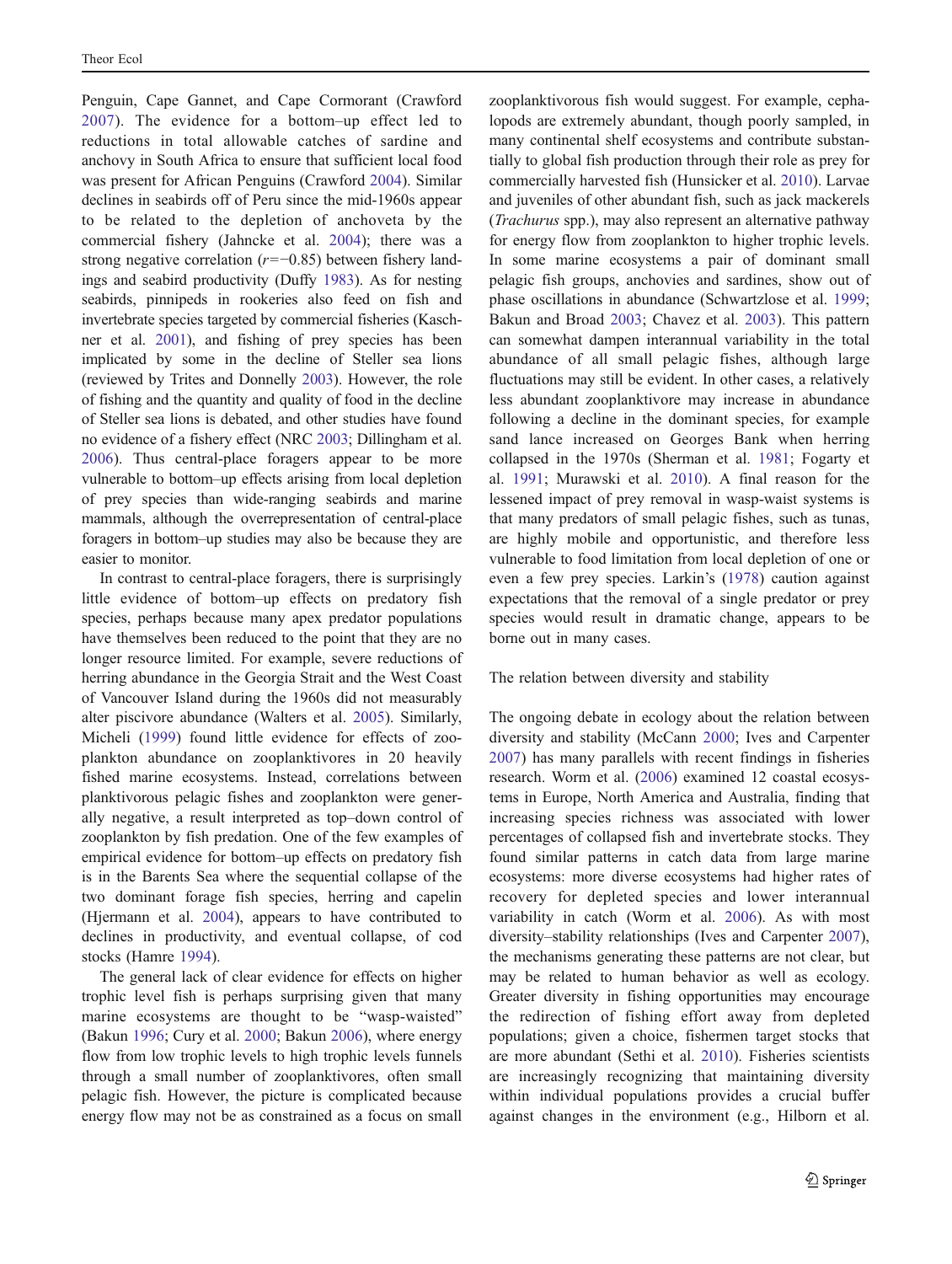[2003a](#page-15-0)). For sockeye salmon in Bristol Bay, Alaska, stocks are at all time high levels, but interestingly, the individual populations that are currently highly productive were only minor players in previous decades. Maintaining diversity at multiple levels also enables the portfolio effect to occur, where the sum of catches and profits from many diverse individual stocks is more stable than catches and profits from each individual stock (Ruzzante et al. [2006\)](#page-18-0); an effect that has been examined in ecology in the context of metapopulation dynamics (Doak et al. [1998;](#page-15-0) Tilman et al. [1998](#page-19-0)). For Bristol Bay sockeye salmon stocks, for example, the portfolio effect ensures that variability in catches is 2.2 times lower than it would be if the hundreds of diverse individual populations were replaced by a single population, reducing by tenfold the probability of fisheries closures to protect spawning salmon (Schindler et al. [2010](#page-18-0)).

Stability is also observed at the level of functional guilds within fish communities. For example, Auster and Link [\(2009](#page-13-0)) examined patterns in the abundance of feeding guilds from planktivores to piscivores on the northeast U.S. continental shelf and found that, despite fluctuations in the abundance of individual species, the overall abundance of 5 of the 7 guilds showed "remarkable stability." Similar results were found for a simple food web model based on biomass time series for 35 species on heavily exploited Georges Bank, where interannual variability in the entire community was substantially lower than the sum of variability over individual species (Gifford et al. [2009](#page-15-0)). Duplisea and Blanchard [\(2005](#page-15-0)) also found evidence from Georges Bank that competitive interactions among species within trophic guilds served to buffer variability, both natural and fishery induced. Finally, Worm et al. ([2009\)](#page-19-0) found that total biomass in long-term trawl surveys compiled from around the world was on average quite stable. These multiple definitions of stability are a reminder that conclusions about stability-diversity relationships can be strongly dependent on how stability is defined and measured (Ives and Carpenter [2007\)](#page-16-0).

Fisheries therefore provide substantial evidence that higher diversity, both within and among species, is associated with greater stability in abundance and harvest. Remarkably, even in heavily fished systems, total consumer biomass of exploited marine ecosystems is often quite stable, although abundance of individual species can fluctuate dramatically.

#### Social–ecological systems

"Just as the whole of ecology must treat man as part of an ecosystem, so must fisheries science." (Larkin [1978\)](#page-16-0)

A narrow ecological view of fisheries would be constrained to interactions between fisheries and the aquatic

environment. But this would fail to capture the important role that social systems, economics, and governments play in the failure or success of fisheries (e.g., Gelcich et al. [2010](#page-15-0)). Stable biological systems are difficult to maintain in the absence of stable and resilient social systems, and there are many lessons that can be learnt from the repeated failures (and occasional successes) in constraining fishing and maintaining healthy fisheries and ecosystems.

#### Tragedy of the commons

The "tragedy of the commons," coined by Hardin ([1968\)](#page-15-0), describes the case of common resources where each user will gain the entire benefit of using more of the resource, while only sharing the negative effects of this extra use among all users. These problems had previously been analyzed for fisheries by Gordon [\(1954](#page-15-0)) and Scott ([1955\)](#page-18-0). The tragedy of the commons results in incentives that lead each user to increase their use of the resource until it is exhausted, whereas if the users could agree to limit their exploitation, they would all benefit. In fisheries this situation is frequently observed in open-access fisheries, where there are no barriers to entry and no limits on catches, or where monitoring and enforcement is so inadequate that a de facto open-access situation arises. Each fisherman can increase income by catching more, while the costs of resource depletion are shared among all fishers. This inevitably results in ever-increasing fishing effort until the resource is depleted to the point, termed the bionomic equilibrium, where the economic rent is dissipated (i.e. profits are no more than could be obtained from alternative livelihoods). It has long been understood that greater profits could be obtained if the fishers could instead mutually agree to reduce their fishing effort and maintain fish stocks at a higher level (Gordon [1954](#page-15-0); Scott [1955\)](#page-18-0).

There are numerous examples of the depletion of openaccess fisheries: Antarctic whale populations (Hilborn et al. [2003b\)](#page-15-0), Atlantic bluefin tuna (Fromentin and Powers [2005](#page-15-0)), and sea urchin fisheries around the world (Berkes et al. [2006](#page-14-0)). Nevertheless, the inevitability of the tragedy of the commons in fisheries has been questioned by many authors (McCay [1978](#page-17-0); Berkes et al. [1989](#page-14-0); Feeny et al. [1990](#page-15-0), [1996](#page-15-0); Ostrom et al. [1999](#page-17-0)). They point out that most fisheries are not actually open access but are common property resources governed by a specified group of people, and in many cases are managed to maintain sustainability and reduce resource degradation. For example, Hardin does not account for the possibility that some users may be able to exclude other users, that there are institutional constraints on fishing effort, and that users can choose to cooperate with each other to improve their common interests and deter free riders. These authors argue that the solution to the tragedy of the commons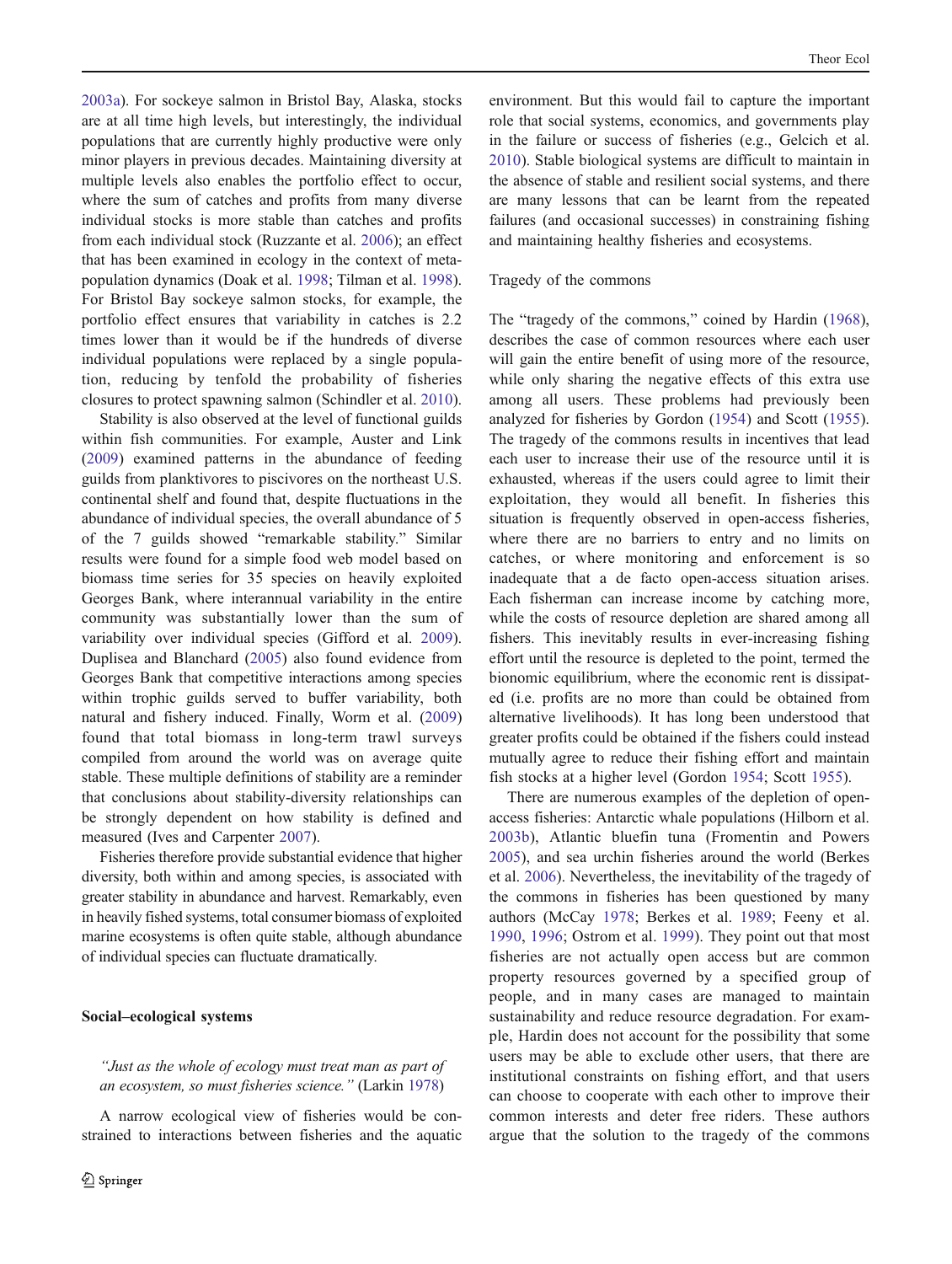espoused by Hardin—"mutual coercion mutually agreed upon"—is actually quite widespread.

What fisheries have taught us about the tragedy of the commons is that although there are caveats to its widespread applicability in the most dire sense (open access will lead to inevitable ruin), there are aspects of the underlying incentives (benefits accrue to individuals but costs are shared by all) that must be accounted for when designing fisheries systems. One example is given by Norway's blue whiting (Micromesistius poutassou) fishery within a small fishing community (Gezelius [2007\)](#page-15-0). Government-set total quotas were far in excess of sustainable levels, and the fishers showed good understanding that current fishing levels would result in resource depletion. Yet, despite good communication and cooperation among fishers, there was no attempt to restrain fishing effort. Instead, each boat competed to see who could catch the most fish in the shortest possible time, in order to maximize their prestige within the community. In fact, communication and cooperation fostered rapid spread of technological innovations and sharing of current hot fishing locations, greatly improving the efficiency of the fleet while not leading to any reductions of fishing to sustainable levels. The author concludes that "in the absence of state regulation to ensure collective action, no one will reduce his effort individually." The Norwegian blue whiting fishery provides an example of the tragedy of the commons operating at an international level. The reason that total allowable catch is so high is that each of the European countries managing the shared resource has unilaterally increased quotas or removed quotas altogether. Higher catches increase benefits to each country, while the costs of lower fishery size are shared among all the countries. Therefore each individual country is unwilling to reduce catch limits and all countries suffer the consequences of overfishing.

Thus fisheries have provided numerous confirmations of the tragedy of the commons, although this pattern is not inevitable and there are also many examples of selforganization to limit exploitation of common pool resources.

## Incentives in modifying human behavior

The oft-cited solution to the tragedy of the commons is sole or private ownership (Gordon [1954](#page-15-0); Scott [1955](#page-18-0); Hardin [1968\)](#page-15-0), which manifests in fisheries in the form of individual transferable quotas, catch shares, co-operatives and other forms of dedicated access (Christy [1973](#page-14-0); Moloney and Pearse [1979](#page-17-0); Hilborn [2007\)](#page-15-0). The idea is to limit entry and allocate a share of the total allowable catch to each participant; this right (or privilege) can be transferred or leased to others. Owners of quota therefore have an economic incentive not only to maximize short-

term revenue, but also to protect the long-term value of their quota by maintaining viable fisheries. Catch data suggest that in fisheries managed under catch shares, the probability of stock collapse is dramatically lower and has decreased over time, in contrast with fisheries not managed using catch shares (Costello et al. [2008\)](#page-14-0). A paired case– control analysis of a smaller number of fisheries shows that catch share fisheries also lead to reduced interannual variability in the ratio of actual catch to the target catch (Essington [2010b\)](#page-15-0). This increased stability and predictability of harvest rates can have benefits of its own, for example allowing processors to more efficiently allocate resources in advance of a fishing season. However, many of the ecological benefits of catch shares are a result of instituting hard caps on the total annual catch (Bromley [2009](#page-14-0); Melnychuk et al. [2012\)](#page-17-0), with catch shares simply being one method of allocating this catch. The different forms of property rights discussed above need not be implemented from above, but in many cases arise from selforganization by resource users to limit overexploitation (Ostrom et al. [1999](#page-17-0)), such as methods of marine tenure in parts of Oceania (Johannes [1978,](#page-16-0) [2002](#page-16-0)).

Forms of private ownership do not necessarily eliminate incentives for overexploitation. When the discount rate is higher than the natural productivity of the resource, a sole owner would make more money by catching the entire resource and investing the money elsewhere, than by harvesting sustainably (Clark [1973\)](#page-14-0). The oft-cited example is Antarctic blue whales, which were harvested unsustainably during the twentieth century because of their high value, resulting in their near extinction by the 1960s (Branch et al. [2004\)](#page-14-0). When Clark's idea is applied to fisheries though, it turns out to be hard to find cases where private owners have liquidated their resources. Why the contradiction? When dealing with a single species, it is rarely optimal to fish the stock to extinction because the cost of catching fish rises steeply as abundance declines. In fact, calculated maximum economic yield (which incorporates costs and discount rates) is nearly always, or perhaps always, achieved at higher biomass than the maximum sustainable biological yield, even for very long-lived and unproductive species like orange roughy (Hoplostethus atlanticus) (Grafton et al. [2007](#page-15-0)). In this light, the Antarctic blue whale example cited by Clark is both misleading and illuminating. First, there was never any private ownership of catch shares for Antarctic blue whale quota: the quotas were pooled for all species, and the quotas were always set at levels much greater than the maximum sustainable yield, encouraging the tragedy of the commons. Second, catches of blue whales continued not because it was profitable to target them, but because the whaling industry could remain profitable while targeting other species, particularly fin whales, while catching blue whales incidentally. Whaling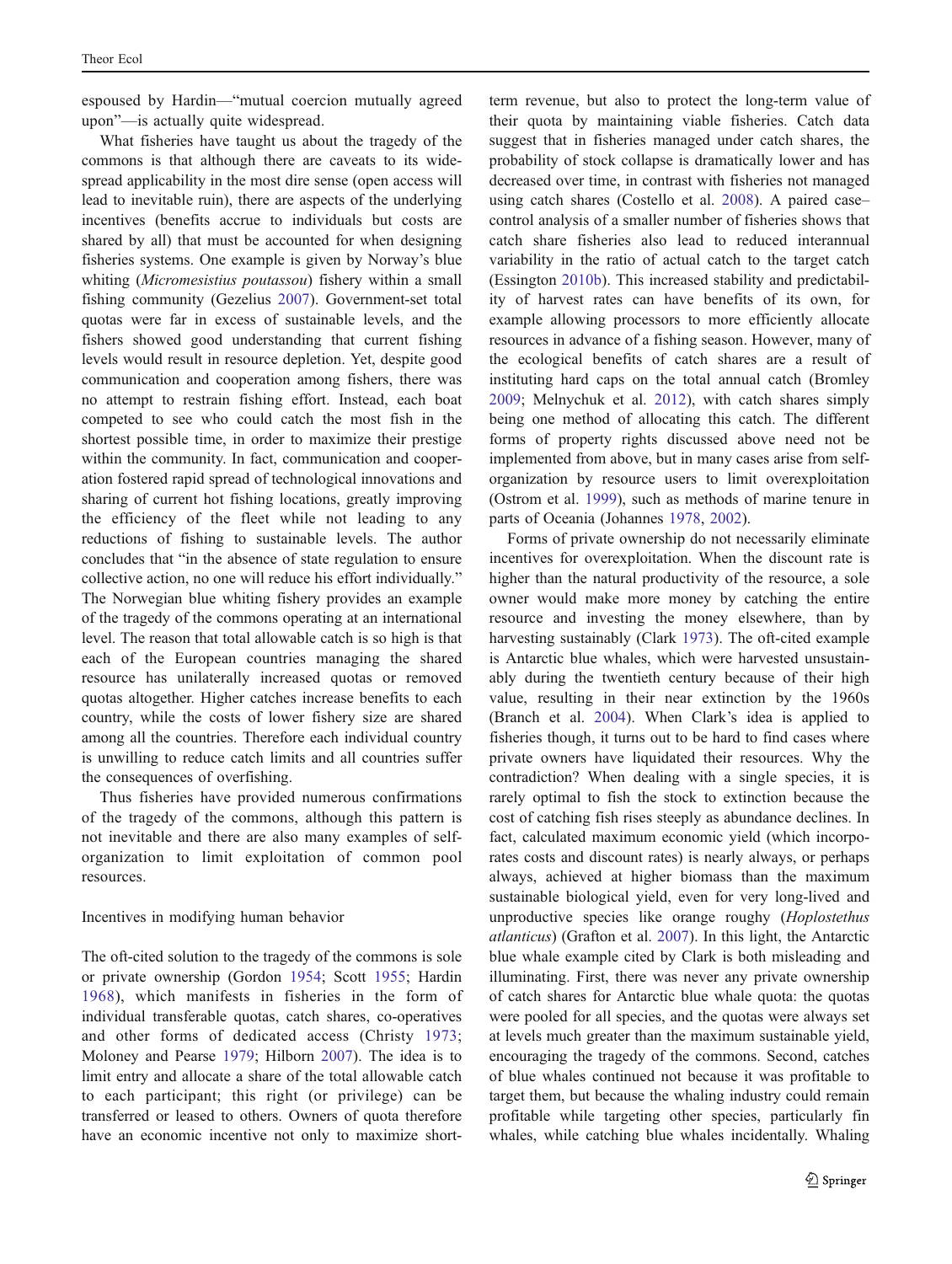would have ceased much earlier if blue whales were the sole target species. More generally, it can be entirely rational for a private owner to over-exploit incidental species in a multispecies complex, if this maximizes overall economic yield from the system (Hilborn et al. [2004a](#page-16-0); Branch et al. [2006](#page-14-0)), which explains the serious overexploitation and depletion of many incidental species in multispecies fisheries, such as skates and sharks (Brander [1981](#page-14-0); Baum et al. [2003](#page-14-0)).

#### Challenges in treating fisheries as experiments

## Fishing is rarely a designed experiment

Fisheries provide experimental results from large numbers of whole ecosystems but violate many ideals of experimental design, namely that the system should be divided into a large number of independent experimental units (replication); randomization should be used to allocate units to the untouched (control) and manipulated units; and treatments and controls should be interspersed to ensure that no environment gradients could influence the results (Hurlbert [1984](#page-16-0)). Clustering of experimental and control units is a common form of pseudoreplication, making it impossible to infer that differences between experimental units are the result of the manipulation rather than sitespecific differences (Hurlbert [1984\)](#page-16-0). Although large-scale fishing experiments have been proposed which would conform to these ideals, reviewed by McAllister and Peterman [\(1992](#page-17-0)), few have ever been implemented (Walters [2007\)](#page-19-0). When viewed in the light of this kind of ideal experimental design, fisheries fall short in being able to definitively ascribe patterns to causes.

Fisheries have been conducted in so many areas that obtaining some type of replication is usually possible. Ecosystems ranging from coral reefs to muddy bottom, from intertidal nearshore fisheries to the open ocean, from freshwater to estuaries to the ocean, and from demersal to pelagic, have been extensively fished. In addition, the existence of multiple stocks of the same species can sometimes provide replication within a species, though care must be taken to ensure that the stocks represent independent populations. Fisheries therefore provide a range of ecosystems and taxonomic groups against which theory can be tested. Analysis of multiple fisheries datasets is not replication in the classic experimental design framework as substantial differences exist among populations and the ecosystems in which they are embedded. Patterns or results that persist despites such differences, however, suggest broader generality (though often at the cost of mechanistic understanding) than results from carefully controlled experiments.

In fact, fisheries provide so many examples of manipulated ecosystems (Jackson et al. [2001](#page-16-0); Hilborn et al. [2003b](#page-15-0)) that the main problem is finding unfished control ecosystems. Even more rare are time series of data starting in the unfished state because managers typically start collecting data after fishing commences. There are a few systems that remain unfished, namely marine protected areas, remote coral reefs, and inaccessible grounds such as those around wrecks, oil rigs or where the bottom topography is too rocky to allow fishing. Whether these unfished areas can act as reasonable controls depends on the system and questions to be addressed. There are, however, many informative cases where fishing was temporarily halted. For example, in European waters, fishing was drastically reduced during both World Wars. This hiatus provided a glimpse into the capacity for fish stocks to recover (Beverton and Holt [1957;](#page-14-0) Beare et al. [2010](#page-14-0)). Similarly, the establishment of 200-nm exclusive economic zones by many coastal countries in the mid-1970s led to drastic short-term reductions in fishing effort as domestic fishing capacity built up or international fishing access agreements were negotiated. Such de facto closures have resulted in increases of 6–22% in some exploited fish populations during closures of 2 to 4 years duration (Jensen et al. [2010\)](#page-16-0). In other cases, a staircase design may exist, i.e., where fishing started in separate years in a number of regions. If the observed effects on each region follow the sequence of fishery development, this provides evidence that the effects were caused by fishing (Walters et al. [1988\)](#page-19-0). Finally, effects can be inferred where there is a spatial gradient of fishing intensity, even if there are few unfished controls (Jennings et al. [1995](#page-16-0); Jennings and Polunin [1997](#page-16-0)).

Randomization of fishing "treatment" is almost never possible in reality. Fisheries operate based on economic concerns, which are driven by accessibility, value of the fish, and available technology (Sethi et al. [2010\)](#page-18-0). It is rare indeed for management authorities to protect some randomly chosen areas from fishing when new fisheries start. One possible exception is New Zealand where some seamounts have been closed to fishing and remain unfished; although the distribution of fishing intensity among fished seamounts is heavily influenced by the presence of orange roughy and other valuable species (O'Driscoll and Clark [2005](#page-17-0)). Randomization is particularly rare for the distribution of marine protected areas (MPAs), which are almost never randomly selected from all potential sites. For this reason, fishing effects are better addressed using before– after comparisons in newly protected MPAs than comparisons with areas that remain fished, especially if the MPAs displace fishing effort, increasing pressure outside their boundaries (Hilborn et al. [2004b\)](#page-16-0). On the other hand, if the question being asked is whether adding protected areas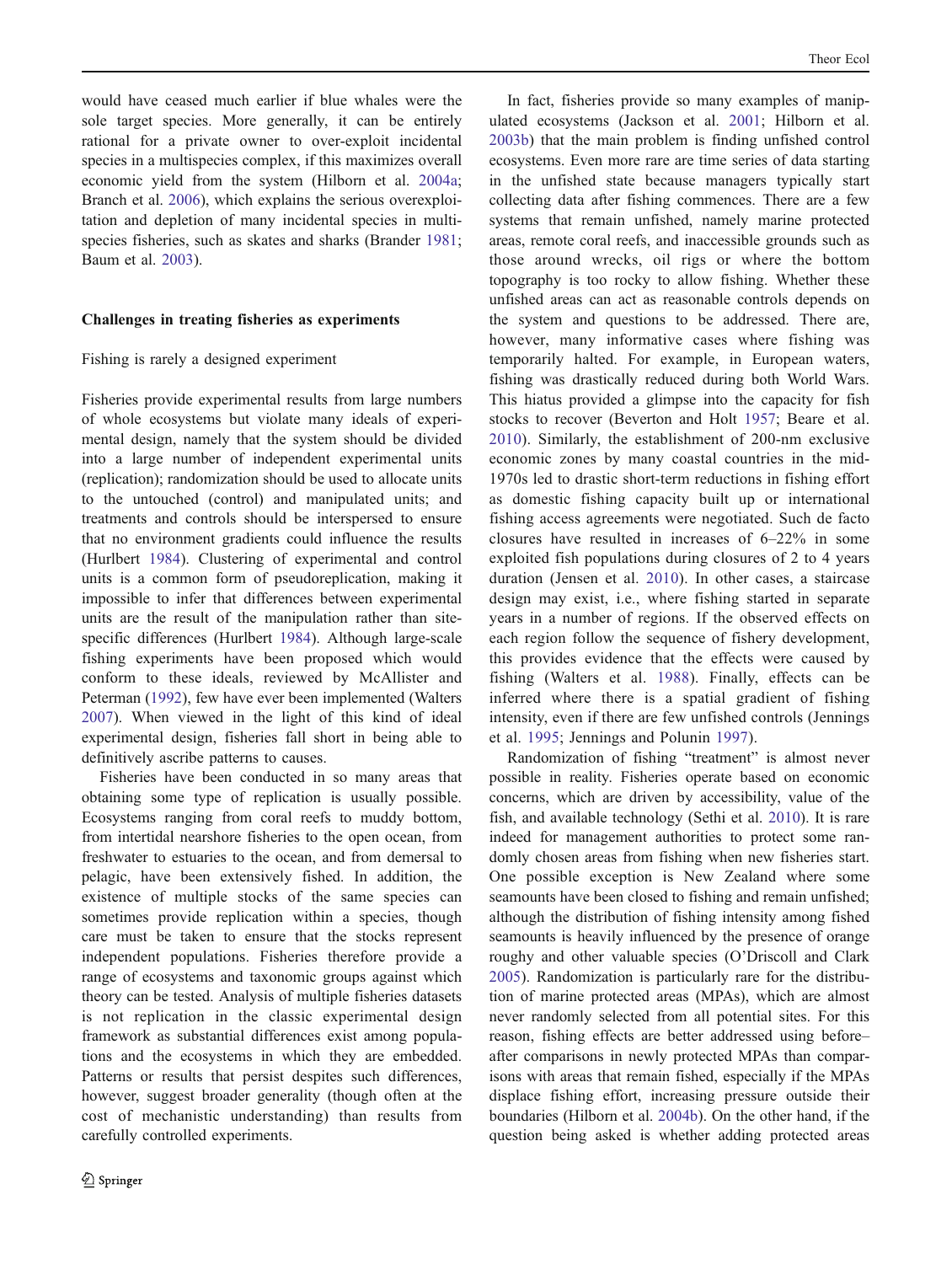increases fishing yields, then catches from the entire region need to be examined, because there is no control system.

Fisheries rarely achieve the ideal of interspersion of fished and unfished sites to guard against environmental gradients and chance events that affect only part of the study area, leading to pseudoreplication (Hurlbert [1984\)](#page-16-0). The difficulties in overcoming pseudoreplication in fisheries data are illustrated by Krkošek et al. ([2007](#page-16-0)). They showed that pink salmon from 128 populations in northern British Columbia were not declining while 14 populations in southern British Columbia exposed to sea lice infestation from salmon farms were declining and concluded that sea lice mortality on juvenile pink salmon migrating out to sea past the salmon farms was the root cause of the population declines. Pseudoreplication occurs because all of their control populations were in the north, while the treatment populations were in the south. Thus Krkošek et al. [\(2007\)](#page-16-0) could not rule out the possibility that a chance event or environmental factor affected only the southern populations and not the northern populations. However, the authors were able to strengthen their argument by making use of temporal changes in salmon farm management: in 1 year the farms were laid fallow, halting declines in those populations. Additionally, pink salmon populations to the south in Washington State did not experience any declines, showing how important it is to bolster conclusions with evidence from additional sources. Convinced of the possible harm to wild pink salmon, farm management was altered to greatly reduce sea lice numbers, and pink salmon in the affected populations rapidly rebounded to high levels. However, they rebounded in all areas, from Washington to northern British Columbia, not just the areas formerly affected by salmon farms, further complicating the picture since it is possible that the recovery was driven by environmental conditions and not changes in salmon farm management.

## Catch surrogates for abundance are often misleading

The best long-term fishery datasets are time series of catches, but catches are a misleading proxy of current status and trends in abundance. For example, Worm et al. ([2006\)](#page-19-0) inferred biomass collapses when catches declined below 10% of the historical maximum, and then extrapolated the trend in percent collapsed to predict that all fisheries would be collapsed by 2048. This reasoning is problematic. Catches can decline for many reasons, including changes in taxonomic classification and regulations to prevent overfishing (Murawski et al. [2007](#page-17-0); de Mutsert et al. [2008\)](#page-15-0); different ways of analyzing the data and extrapolating into the future produce very different results (Hölker et al. [2007](#page-16-0); Jaenike [2007;](#page-16-0) Branch [2008](#page-14-0)); and the same apparent trend in collapses is found when this method is applied to randomly generated catch data that is fluctuating around a constant mean (Wilberg and Miller [2007;](#page-19-0) Branch et al. [2011](#page-14-0)). When biomass data for fisheries are examined, there are far fewer collapses (although an increasing trend remains), and fisheries in some regions are projected to recover (Worm et al. [2009](#page-19-0)). Examination of trends in catch and biomass time series for the same populations (e.g., Fig. [3\)](#page-13-0) suggests that catch is only rarely a reasonable proxy for biomass.

Catch data have also been used to calculate mean trophic levels in catches, to infer that fisheries first depleted highvalue predatory fish, before sequentially depleting fish lower and lower in marine food webs (Pauly et al. [1998\)](#page-17-0). However, in most regions where mean trophic levels declined, they did so because low trophic level fisheries expanded, not because predator catches declined; other than the Northwest Atlantic, catches of predators remained high or increased (Essington et al. [2006\)](#page-15-0). Additionally, patterns of fishery development were related more closely to prices, ease of access (shallow before deep), and the size of the potential fishery, than to trophic levels (Sethi et al. [2010\)](#page-18-0). Just as for the 2048 prediction, when ecosystem biomass is examined directly from ecosystem models, scientific trawl surveys and stock assessments, trends in mean trophic levels frequently diverge from patterns observed in catches (Branch et al. [2010](#page-14-0)).

To correct for the inadequacies of catch data alone, catches are commonly divided by fishing effort, e.g. the equation in Schaefer [\(1954](#page-18-0)),  $C=qEN$  or  $C/E=qN$ . In other words catch  $(C)$  divided by effort  $(E)$ , or CPUE, is directly related to abundance  $(N)$  by the catchability coefficient  $(q)$ . The implied proportionality between CPUE and N turns out to be relatively rare. A meta-analysis of 297 CPUE time series for which independent time series of abundance were available showed that CPUE tends to be hyperstable—it declines less rapidly than abundance (Harley et al. [2001\)](#page-15-0). This was true for all of the taxonomic groups examined in the analysis (cod, other gadiformes, and flatfishes). Conversely, there is evidence of hyperdepletion in catch rates for large open ocean pelagic species (sharks, billfishes, and tunas), where CPUE declined 80% within 15 years of fishery development (Myers and Worm [2003](#page-17-0)), even though early catches were too small to have produced a biomass decline of that magnitude (Sibert et al. [2006](#page-18-0); Hampton et al. [2005](#page-15-0)). Thus, while CPUE is correlated with abundance, it needs to be standardized (Maunder and Punt [2004\)](#page-17-0), and even after standardization CPUE should be treated with caution when trying to infer fishery impacts on ecosystems.

## Conclusions: insights from large-scale unplanned manipulations

Insights into ecological theory have often come from small-scale, carefully controlled and replicated experi-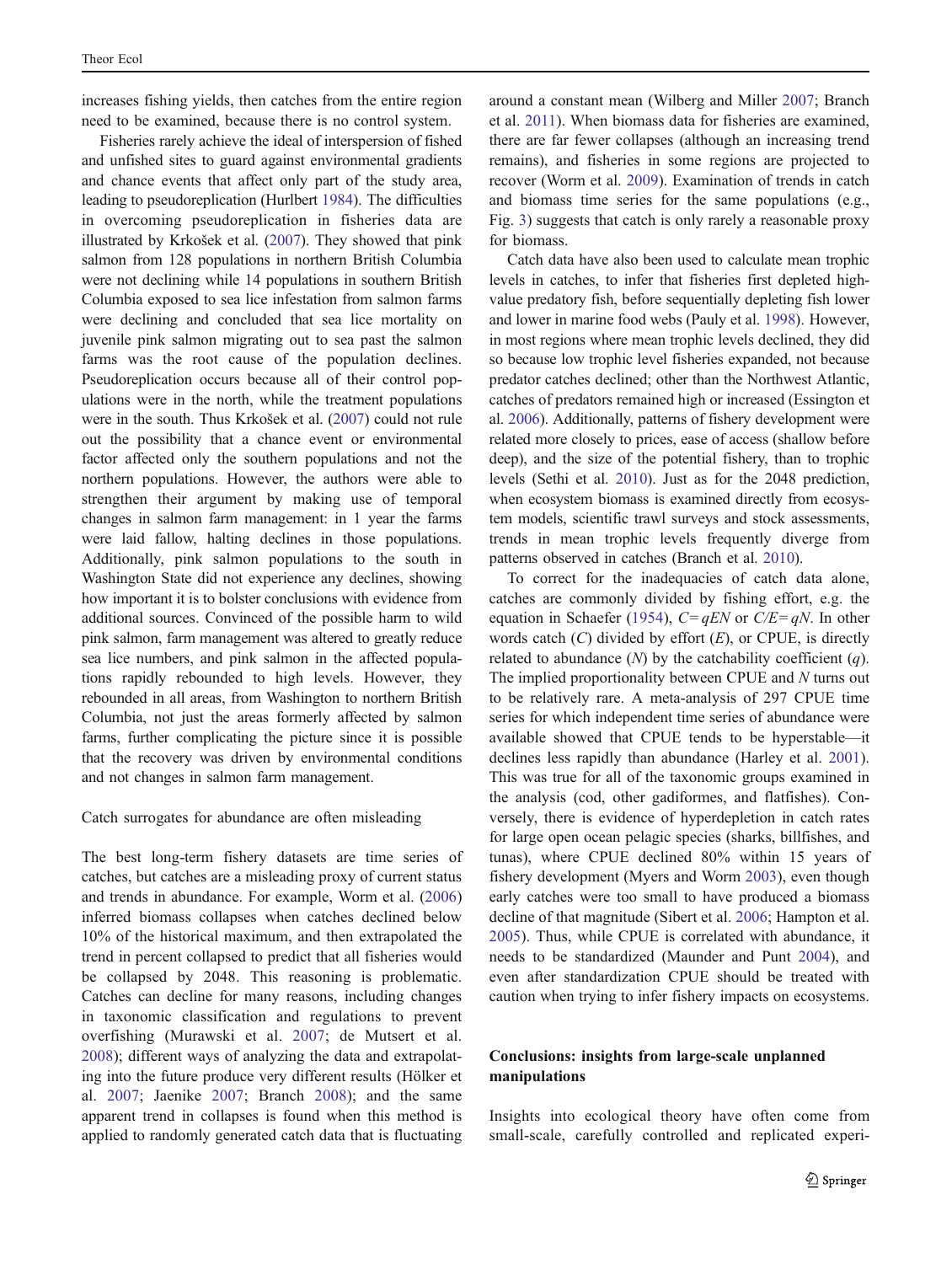<span id="page-13-0"></span>Fig. 3 Total biomass versus catch for four example fish populations: Atlantic cod in region 3PN4RS, haddock on the Northeastern US continental shelf, yellowfin tuna in the central-western Pacific Ocean, and English sole in the California Current. Time series start in light gray and end in black. Data from the RAM Legacy stock assessment database (Ricard et al. [2012\)](#page-18-0)





ments that conform to the ideals of experimental design (e.g., Paine [1966;](#page-17-0) Dayton [1971](#page-14-0)). However, such experiments frequently fail to scale up to ecosystem-level effects, because they cannot mimic major processes, must exclude rare but important species, and leave out potentially important interactions among species (Carpenter et al. [1995](#page-14-0)). By simplifying the system being studied, they omit many of the most interesting effects (Mitsch and Day [2004](#page-17-0)), and limit the opportunities to observe the kind of surprising outcomes (Pine et al. [2009\)](#page-18-0), incompatible with accepted theory, that lead to wholesale changes in thinking (Kuhn [1962\)](#page-16-0).

Instead, fishing effects should be treated like wholeecosystem experiments, which have gained wide favor in studies of lakes (Schindler [1998;](#page-18-0) Carpenter et al. [2001](#page-14-0)), lake–watershed interactions (Likens et al. [1970](#page-16-0)), and terrestrial systems (Krebs et al. [1995](#page-16-0)). Purposeful experiments at such scales are usually expensive, difficult to implement and cannot always be exactly replicated (Schindler [1998](#page-18-0)). However, there are many instances where whole-ecosystem experiments have been conducted inadvertently (e.g., acid rain) or to "enhance" ecosystems (e.g., introducing nonnative species), and much can be learned from the results (Schindler [1998;](#page-18-0) Bakun and Weeks [2006](#page-14-0)). Fisheries fall into this latter category of inadvertent whole-ecosystem experiments. They possess

many of the interesting aspects of controlled ecosystem experiments, while also offering the advantages of replicability and low cost (at least to the scientist). Provided results can be shoehorned into conforming to aspects of experimental design, fisheries may offer many insights that are broadly applicable at the ecosystem level.

Acknowledgments We thank Jim Kitchell, Tim Essington, and Daniel Schindler for helpful discussions and are grateful for funding from the David H. Smith Conservation Research Fellowship and the US National Science Foundation (awards 1041570 and 1041678).

## References

- Alder J, Campbell B, Karpouzi V, Kaschner K, Pauly D (2008) Forage fish: from ecosystems to markets. Annu Rev Environ Resour 33:153–166
- Andersen KH, Pedersen M (2010) Damped trophic cascades driven by fishing in model marine ecosystems. Proc R Soc B 277:795–802
- Anderson CNK, Hsieh C-H, Sandin SA, Hewitt R, Hollowed A, Beddington J, May RM, Sugihara G (2008) Why fishing magnifies fluctuations in fish abundance. Nature 452:835–839
- Auster PJ, Link JS (2009) Compensation and recovery of feeding guilds in a northwest Atlantic shelf fish community. Mar Ecol Prog Ser 382:163–172
- Babcock RC, Kelly S, Shears NT, Walker JW, Willis TJ (1999) Changes in community structure in temperate marine reserves. Mar Ecol Prog Ser 189:125–134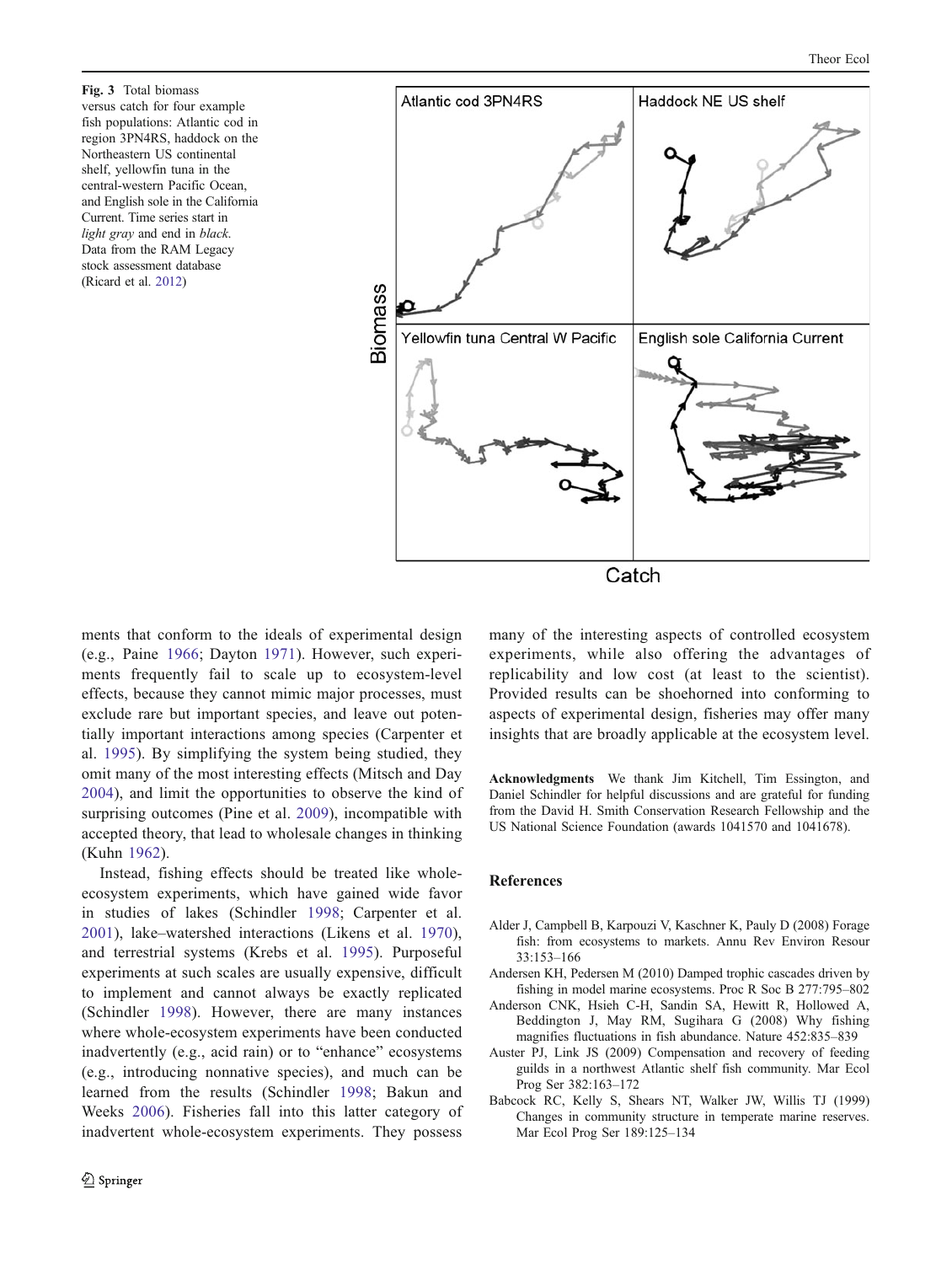- <span id="page-14-0"></span>Bakun A (1996). Patterns in the ocean: ocean processes and marine population dynamics. University of California Sea Grant in cooperation with Centro de Investigaciones Biologicas de Noroeste, San Diego, CA
- Bakun A (2006) Wasp-waist populations and marine ecosystem dynamics: navigating the "predator pit" topographies. Prog Oceanogr 68:271–288
- Bakun A, Broad K (2003) Environmental 'loopholes' and fish population dynamics: comparative pattern recognition with focus on El Nino effects in the Pacific. Fish Oceanogr 12:458–473
- Bakun A, Weeks SJ (2006) Adverse feedback sequences in exploited marine systems: are deliberate interruptive actions warranted? Fish Fish 7:316–333
- Barkai A, McQuaid C (1988) Predator–prey role reversal in a marine benthic ecosystem. Science 242:62–64
- Barrowman NJ, Myers RA (2000) Still more spawner-recruitment curves: the hockey stick and its generalizations. Can J Fish Aquat Sci 57:665–676
- Baum JK, Worm B (2009) Cascading top–down effects of changing oceanic predator abundances. J Anim Ecol 78:699–714
- Baum JK, Myers RA, Kehler DG, Worm B, Harley SJ, Doherty PA (2003) Collapse and conservation of shark populations in the Northwest Atlantic. Science 299:389–392
- Beare D, Hölker F, Engelhard GH, McKenzie E, Reid DG (2010) An unintended experiment in fisheries science: a marine area protected by war results in Mexican waves in fish numbers-atage. Naturwissenschaften 97:797–808
- Beddington JR, Agnew DJ, Clark CW (2007) Current problems in the management of marine fisheries. Science 316:1713–1716
- Berkes F, Feeny D, McCay BJ, Acheson JM (1989) The benefits of the commons. Nature 340:91–93
- Berkes F, Hughes TP, Steneck RS, Wilson JA, Bellwood DR, Crona B, Folke C, Gunderson LH, Leslie HM, Norberg J, Nyström M, Olsson P, Österblom H, Scheffer M, Worm B (2006) Globalization, roving bandits, and marine resources. Science 311:1557–1558
- Beverton RJH, Holt SJ (1957) On the dynamics of exploited fish populations. Fish Investig 19(Series II):533
- Birkeland C, Lucas JS (1990) Acanthaster planci: major management problem of coral reefs. CRC Press, West Palm Beach
- Bohnsack JA (1982) Effects of piscivorous predator removal on coral reef fish community structure. In: Caillet GM, Simenstad CA (eds) Gutshop '81: Fish food habits and studies. Washington Sea Grant, Seattle, pp 258–267
- Borer ET, Seabloom EW, Shurin JB, Anderson KE, Blanchette CA, Broitman B, Cooper SD, Halpern BS (2005) What determines the strength of a trophic cascade? Ecology 86:528–537
- Branch TA (2008) Not all fisheries will be collapsed in 2048. Mar Pol 32:38–39
- Branch TA, Matsuoka K, Miyashita T (2004) Evidence for increases in Antarctic blue whales based on Bayesian modelling. Mar Mamm Sci 20:726–754
- Branch TA, Hilborn R, Haynie AC, Fay G, Flynn L, Griffiths J, Marshall KN, Randall JK, Scheuerell JM, Ward EJ, Young M (2006) Fleet dynamics and fishermen behavior: lessons for fisheries managers. Can J Fish Aquat Sci 63:1647–1668
- Branch TA, Watson R, Fulton EA, Jennings S, McGilliard CR, Pablico GT, Ricard D, Tracey SR (2010) The trophic fingerprint of marine fisheries. Nature 468(7322):431–435
- Branch TA, Jensen OP, Ricard D, Ye Y, Hilborn R (2011) Contrasting global trends in marine fishery status obtained from catches and from stock assessments. Cons Bio 25:777–786
- Brander K (1981) Disappearance of common skate Raia batis from Irish Sea. Nature 290:48–49
- Brodeur RD, Sugisaki H, Hunt GL (2002) Increases in jellyfish biomass in the Bering Sea: implications for the ecosystem. Mar Ecol Prog Ser 233:89–103
- Brodeur RD, Decker MB, Ciannelli L, Purcell JE, Bond NA, Stabeno PJ, Acuna E, Hunt GL (2008) Rise and fall of jellyfish in the eastern Bering Sea in relation to climate regime shifts. Prog Oceanogr 77:103–111
- Bromley DW (2009) Abdicating responsibility: the deceits of fisheries policy. Fisheries 34:280–290
- Carpenter RC (1988) Mass mortality of a Caribbean sea urchin: immediate effects on community metabolism and other herbivores. Proc Natl Acad Sci U S A 85:511–514
- Carpenter RC (1990) Mass mortality of Diadema antillarum. 1. Longterm effects on sea urchin population dynamics and coral reef algal communities. Mar Biol 104:67–77
- Carpenter SR, Kitchell JF (1996) The trophic cascade in lakes. Cambridge University Press, Cambridge, p 399
- Carpenter SR, Kitchell JF, Hodgson JR (1985) Cascading trophic interactions and lake productivity. Bioscience 35:634–639
- Carpenter SR, Chisholm SW, Krebs CJ, Schindler DW, Wright RF (1995) Ecosystem experiments. Science 269:324–327
- Carpenter SR, Kitchell JF, Cottingham KL, Schindler DE, Christensen DL, Post DM, Voichick N (1996) Chlorophyll variability, nutrient input, and grazing: evidence from whole-lake experiments. Ecology 77:725–735
- Carpenter SR, Cole JJ, Hodgson JR, Kitchell JF, Pace ML, Bade D, Cottingham KL, Essington TE, Houser JN, Schindler DE (2001) Trophic cascades, nutrients, and lake productivity: whole-lake experiments. Ecol Monogr 71:163–186
- Casini M, Hjelm J, Molinero JC, Lovgren J, Cardinale M, Bartolino V, Belgrano A, Kornilovs G (2009) Trophic cascades promote threshold-like shifts in pelagic marine ecosystems. Proc Natl Acad Sci U S A 106:197–202
- Chavez FP, Ryan J, Lluch-Cota SE, Ñiquen CM (2003) From anchovies to sardines and back: multidecadal change in the Pacific Ocean. Science 299:217–221
- Christy FT (1973) Fisherman quotas: a tentative suggestion for domestic management. Occasional Paper Series Law of the Sea Institute University of Rhode Island, p 19
- Clark CW (1973) The economics of overexploitation. Science 181:630–634
- Clemente S, Hernandez JC, Brito A (2009) Evidence of the top-down role of predators in structuring sublittoral rocky-reef communities in a Marine Protected Area and nearby areas of the Canary Islands. ICES J Mar Sci 66:64–71
- Costello C, Gaines SD, Lynham J (2008) Can catch shares prevent fisheries collapse? Science 321:1678–1681
- Cowan JH, Houde ED (1993) Relative predation potentials of scyphomedusae, ctenophores and planktivorous fish on ichthyoplankton in Chesapeake Bay. Mar Ecol Prog Ser 95:55–65
- Crawford RJM (2004) Accounting for food requirements of seabirds in fisheries management—the case of the South African purseseine fishery. Afr J Mar Sci 26:197–203
- Crawford RJM (2007) Food, fishing and seabirds in the Benguela upwelling system. J Ornithol 148:S253–S260
- Csirke J (1980) Recruitment in the Peruvian anchovy and its dependence on the adult population. Rapp P-v Réun Cons Int Explor Mer 177:307–313
- Cury P, Bakun A, Crawford RJM, Jarre A, Quiñones RA, Shannon LJ, Verheye HM (2000) Small pelagics in upwelling systems: patterns of interaction and structural changes in "wasp-waist" ecosystems. ICES J Mar Sci 57:603–618
- Daskalov GM, Grishin AN, Rodionov S, Mihneva V (2007) Trophic cascades triggered by overfishing reveal possible mechanisms of ecosystem regime shifts. Proc Natl Acad Sci U S A 104:10518– 10523
- Dayton PK (1971) Competition, disturbance, and community reorganization: the provision and subsequent utilization of space in a rocky intertidal community. Ecol Monogr 41:351–389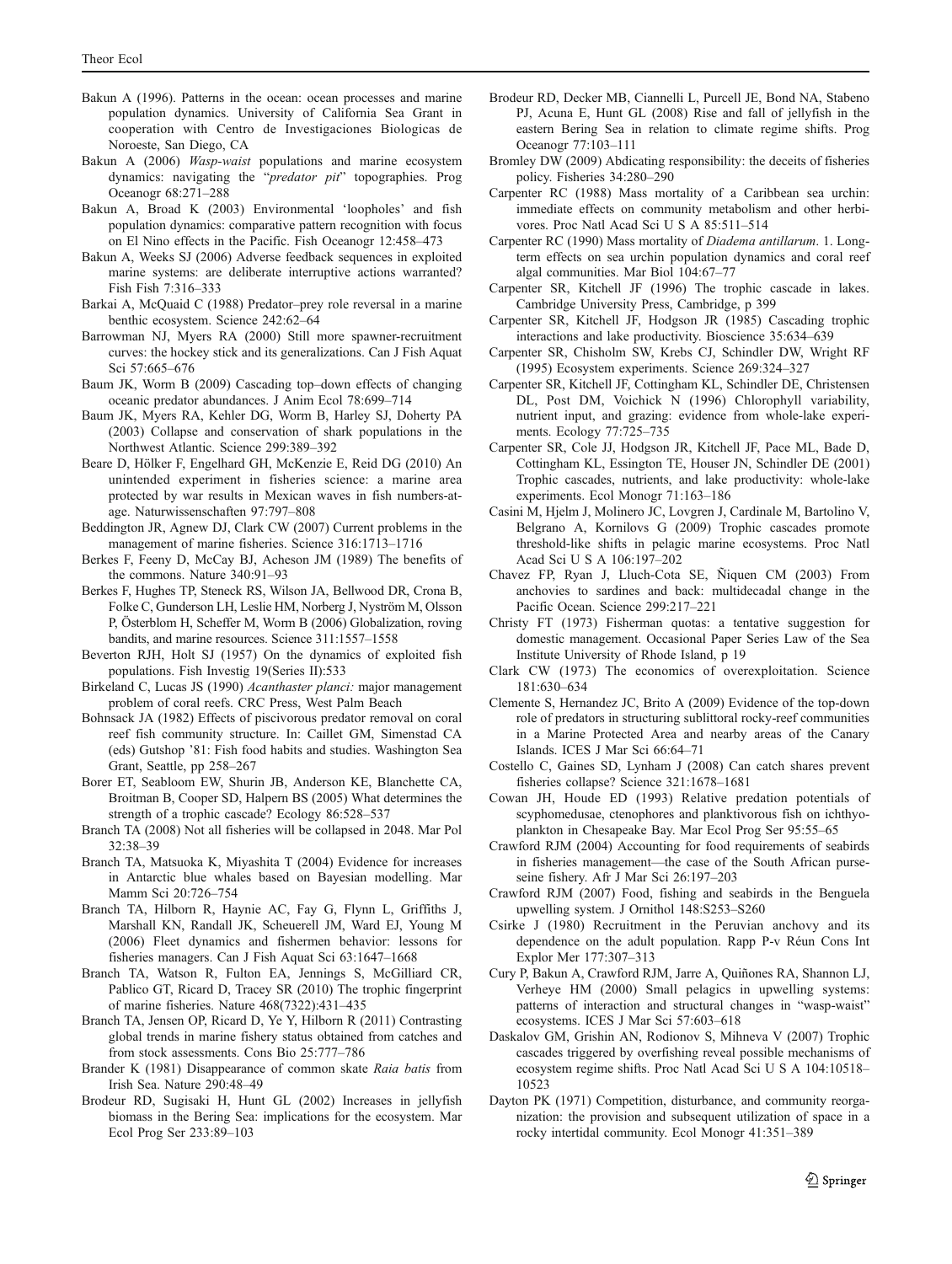- <span id="page-15-0"></span>de Mutsert K, Cowan JH Jr, Essington TE, Hilborn R (2008) Reanalyses of Gulf of Mexico fisheries data: landings can be misleading in assessments of fisheries and fisheries ecosystems. Proc Natl Acad Sci 105:2740–2744
- Denney NH, Jennings S, Reynolds JD (2002) Life-history correlates of maximum population growth rates in marine fishes. Proc R Soc Lond (Biol) 269:2229–2237
- deYoung B, Rose GA (1993) On recruitment and distribution of Atlantic cod (Gadus morhua) off Newfoundland. Can J Fish Aquat Sci 50:2729–2741
- Dillingham PW, Skalski JR, Ryding KE (2006) Fine-scale geographic interactions between Steller sea lion (Eumetopias jubatus) trends and local fisheries. Can J Fish Aquat Sci 63:107–119
- Doak DF, Bigger D, Harding EK, Marvier MA, O'Malley RE, Thomson D (1998) The statistical inevitability of stability–diversity relationships in community ecology. Am Nat 151:264–276
- Dorn MW (2002) Advice on West Coast rockfish harvest rates from Bayesian meta-analysis of stock–recruit relationships. North Am J Fish Manag 22:280–300
- Duffy DC (1983) Environmental uncertainty and commercial fishing: effects on Peruvian guano birds. Biol Conserv 26:227–238
- Dulvy NK, Freckleton RP, Polunin NVC (2004) Coral reef cascades and the indirect effects of predator removal by exploitation. Ecol Lett 7:410–416
- Duplisea DE, Blanchard F (2005) Relating species and community dynamics in an heavily exploited marine fish community. Ecosystems 8:899–910
- Essington TE (2010a) Trophic cascades in open ocean ecosystems. In: Terborgh J, Estes JA (eds) Trophic cascades: predators, prey and the changing dynamics of nature. Island Press, Washington, DC, p 488
- Essington TE (2010b) Ecological indicators display reduced variation in North American catch share fisheries. Proc Natl Acad Sci 107:754–759
- Essington TE, Schindler DE, Olson RJ, Kitchell JF, Boggs C, Hilborn R (2002) Alternative fisheries and the predation rate of yellowfin tuna in the eastern Pacific Ocean. Ecol Appl 12:724–734
- Essington TE, Beaudreau AH, Wiedenmann J (2006) Fishing through marine food webs. Proc Natl Acad Sci U S A 103:3171–3175
- Estes JA, Palmisano JF (1974) Sea otters: their role in structuring nearshore communities. Science 185:1058–1060
- Feeny D, Berkes F, McCay BJ, Acheson JM (1990) The tragedy of the commons: twenty-two years later. Hum Ecol 18:1–19
- Feeny D, Hanna S, McEvoy AF (1996) Questioning the assumptions of the "tragedy of the commons" model of fisheries. Land Econ 72:187–205
- Fogarty MJ, Murawski SA (1998) Large-scale disturbance and the structure of marine systems: fishery impacts on Georges Bank. Ecol Appl (Suppl) 8:S6–S22
- Fogarty MJ, Cohen EB, Michaels WL, Morse WW (1991) Predation and the regulation of sand lance populations: an exploratory analysis. ICES Mar Sci Symp 193:120–124
- Frank KT, Brickman D (2000) Allee effects and compensatory population dynamics within a stock complex. Can J Fish Aquat Sci 57:513–517
- Frank KT, Leggett WC (1994) Fisheries ecology in the context of ecological and evolutionary theory. Annu Rev Ecol Syst 25:401–422
- Frank KT, Petrie B, Choi JS, Leggett WC (2005) Trophic cascades in a formerly cod-dominated ecosystem. Science 308:1621–1623
- Frederiksen M, Wanless S, Harris MP, Rothery P, Wilson LJ (2004) The role of industrial fisheries and oceanographic change in the decline of North Sea black-legged kittiwakes. J Appl Ecol 41:1129–1139
- Fretwell SD, Lucas HL (1970) On territorial behaviour and other factors influencing the habitat distribution of birds. I. Theoretical development. Acta Biotheor 19:16–36
- Friedlander AM, DeMartini EE (2002) Contrasts in density, size, and biomass of reef fishes between the northwestern and the main Hawaiian islands: the effects of fishing down apex predators. Mar Ecol Prog Ser 230:253–264
- Frisk MG, Miller TJ, Martell SJD, Sosebee K (2008) New hypothesis helps explain elasmobranch "outburst" on Georges Bank in the 1980s. Ecol Appl 18:234–245
- Fromentin J-M, Powers JE (2005) Atlantic bluefin tuna: population dynamics, ecology, fisheries and management. Fish Fish 6:281– 306
- Gelcich S, Hughes TP, Olsson P, Folke C, Defeo O, Fernández M, Foale S, Gunderson LH, Rodríguez-Sickert C, Scheffer M, Steneck RS, Castilla JC (2010) Navigating transformations in governance of Chilean marine coastal resources. Proc Natl Acad Sci. doi:[10.1073/pnas.1012021107](http://dx.doi.org/10.1073/pnas.1012021107)
- Gezelius SS (2007) The social aspects of fishing effort: technology and community in Norway's blue whiting fisheries. Hum Ecol 35:587–599
- Gibson AJF, Bowlby HD, Amiro PG (2008) Are wild populations ideally distributed? Variations in density-dependent habitat use by age class in juvenile Atlantic salmon (Salmo salar). Can J Fish Aquat Sci 65:1667–1680
- Gifford DJ, Collie JS, Steele JH (2009) Functional diversity in a marine fish community. ICES J Mar Sci 66:791–796
- Gillis DM (2003) Ideal free distributions in fleet dynamics: a behavioral perspective on vessel movement in fisheries analysis. Can J Zool 81:177–187
- Gordon HS (1954) The economic theory of a common-property resource: the fishery. J Polit Econ 62:124–142
- Grafton RQ, Kompas T, Hilborn RW (2007) Economics of overexploitation revisited. Science 318:1601
- Graham WM (2001) Numerical increases and distributional shifts of Chrysaora quinquecirrha (Desor) and Aurelia aurita (Linné) (Cnidaria: Scyphozoa) in the northern Gulf of Mexico. Hydrobiologia 451:97–111
- Greene CH, Pershing AJ (2007) Climate drives sea change. Science 315:1084–1085
- Hairston NG, Smith FE, Slobodkin LB (1960) Community structure, population control and competition. Amer Nat 94:421–425
- Hampton J, Sibert JR, Kleiber P, Maunder MN, Harley SJ (2005) Decline of Pacific tuna populations exaggerated? Nature 434:E1– E2
- Hamre J (1994) Biodiversity and exploitation of the main fish stocks in the Norwegian-Barents Sea ecosystem. Biodivers Conserv 3:473–492
- Hardin G (1968) The tragedy of the commons. Science 162:1243– 1248
- Harley SJ, Myers RA, Dunn A (2001) Is catch-per-unit-effort proportional to abundance? Can J Fish Aquat Sci 58:1760–1772
- Hay ME (1984) Patterns of fish and urchin grazing on Caribbean coral reefs: are previous results typical? Ecology 65:446–454
- Hecky RE, Campbell P, Rosenberg DM (1994) Introduction to experimental lakes and natural processes: 25 years of observing natural ecosystems at the experimental lakes area. Can J Fish Aquat Sci 51:2721–2722
- Hilborn R (2007) Moving to sustainability by learning from successful fisheries. Ambio 36:296–303
- Hilborn R, Litzinger E (2009) Causes of decline and potential for recovery of Atlantic cod populations. Open Fish Sci J 2:32– 38
- Hilborn R, Branch TA, Ernst B, Magnusson A, Minte-Vera CV, Scheuerell MD, Valero JL (2003a) State of the world's fisheries. Annu Rev Enc Resour 28:359–399
- Hilborn R, Quinn TP, Schindler DE, Rogers DE (2003b) Biocomplexity and fisheries sustainability. Proc Natl Acad Sci U S A 100:6564–6568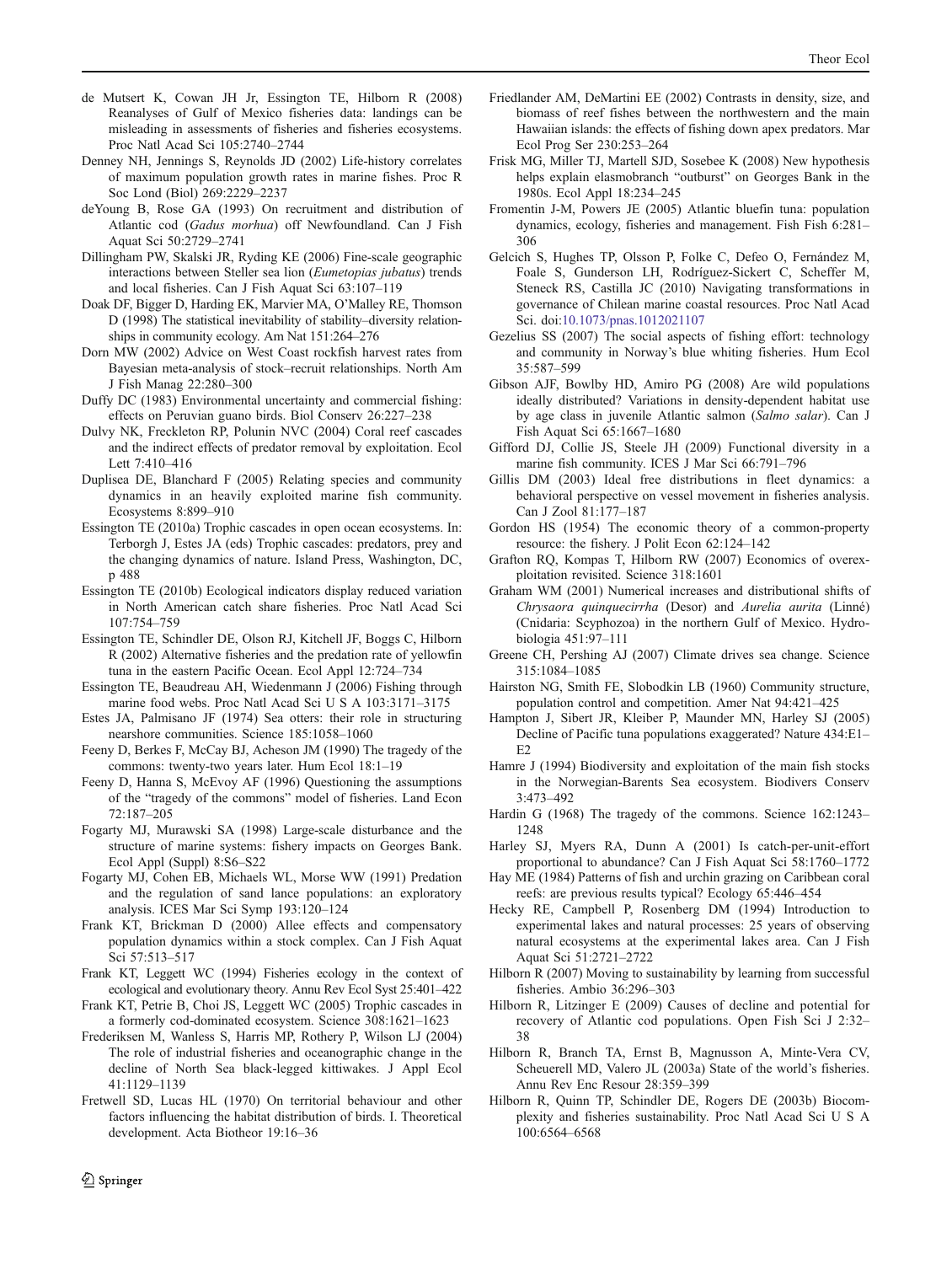- <span id="page-16-0"></span>Hilborn R, Punt AE, Orensanz J (2004a) Beyond band-aids in fisheries management: fixing world fisheries. Bull Mar Sci 74:493–507
- Hilborn R, Stokes K, Maguire J-J, Smith T, Botsford LW, Mangel M, Orensanz J, Parma A, Rice J, Bell J, Cochrane KL, Garcia S, Hall SJ, Kirkwood GP, Sainsbury K, Stefansson G, Walters C (2004b) When can marine reserves improve fisheries management? Ocean Coast Manag 47:197–205
- Hixon MA, Brostoff WN (1996) Succession and herbivory: effects of differential fish grazing on Hawaiian coral-reef algae. Ecol Monogr 66:67–90
- Hjermann DO, Ottersen G, Stenseth NC (2004) Competition among fishermen and fish causes the collapse of Barents Sea capelin. Proc Natl Acad Sci 101:11679–11684
- Hobday AJ, Tegner MJ, Haaker PL (2001) Over-exploitation of a broadcast spawning marine invertebrate: decline of the white abalone. Rev Fish Biol Fisheries 10:493–514
- Hölker F, Beare D, Dörner H, di Natale A, Rätz H-J, Temming A, Casey J (2007) Comment on "Impacts of biodiversity loss on ocean ecosystem services". Science 316:1285c
- Hsieh C-H, Reiss CS, Hunter JR, Beddington JR, May RM, Sugihara G (2006) Fishing elevates variability in the abundance of exploited species. Nature 443:859–862
- Hughes TP, Reed DC, Boyle MJ (1987) Herbivory on coral reefs: community structure following mass mortalities of sea urchins. J Exp Mar Biol Ecol 113:39–59
- Hughes TP, Baird AH, Dinsdale EA, Moltschaniwskyj NA, Pratchett MS, Tanner JE, Willis BL (2000) Supply-side ecology works both ways: the link between benthic adults, fecundity, and larval recruits. Ecology 81:2241–2249
- Hughes TP, Rodrigues MJ, Bellwood DR, Ceccarelli D, Hoegh-Huldberg O, McCook L, Motschaniwskyj N, Pratchett MS, Steneck RS, Willis B (2007) Phase shifts, herbivory, and the resilience of coral reefs to climate change. Curr Biol 17:360–365
- Hunsicker ME, Essington TE, Watson R, Sumaila UR (2010) The value of cephalopods to global marine fisheries. Fish Fish. doi[:10.1111/j.1467-2979.2010.00369.x](http://dx.doi.org/10.1111/j.1467-2979.2010.00369.x)
- Hurlbert SH (1984) Pseudoreplication and the design of ecological field experiments. Ecol Monogr 54:187–211
- Hutchings J (1996) Spatial and temporal variation in the density of northern cod and a review of hypotheses for the stock's collapse. Can J Fish Aquat Sci 53:943–962
- Hutchings JA (2000a) Collapse and recovery of marine fishes. Nature 406:882–885
- Hutchings JA (2000b) Numerical assessment in the front seat, ecology and evolution in the back seat: time to change drivers in fisheries and aquatic sciences? Mar Ecol Prog Ser 208:299–303
- Hutchings JA (2001) Influence of population decline, fishing, and spawner variability on the recovery of marine fishes. J Fish Biol 59:306–322
- Hutchings JA, Reynolds JD (2004) Marine fish population collapses: consequences for recovery and extinction risk. Bioscience 54:297–309
- Hutchings JA, Walters C, Haedrich RL (1997) Is scientific inquiry incompatible with government information control? Can J Fish Aquat Sci 54:1198–1210
- Ives AR, Carpenter SR (2007) Stability and diversity of ecosystems. Science 317:58–62
- Jackson JBC, Kirby MX, Berger WH, Bjorndal KA, Botsford LW, Bourque BJ, Bradbury RH, Cooke R, Erlandson J, Estes JA, Hughes TP, Kidwell S, Lange CB, Lenihan HS, Pandolfi JM, Peterson CH, Steneck RS, Tegner MJ, Warner RR (2001) Historical overfishing and the recent collapse of coastal ecosystems. Science 293:629–638
- Jaenike J (2007) Comment on "Impacts of biodiversity loss on ocean ecosystem services". Science 316:1285a
- Jahncke J, Checkley DM, Hunt GL (2004) Trends in carbon flux to seabirds in the Peruvian upwelling system: effects of wind and fisheries on population regulation. Fish Oceanogr 13:208–223
- Jennings S, Kaiser MJ (1998) The effects of fishing on marine ecosystems. Adv Mar Biol 34:201–352
- Jennings S, Polunin NVC (1997) Impacts of predator depletion by fishing on the biomass and diversity of non-target reef fish communities. Coral Reefs 16:71–82
- Jennings S, Grandcourt EM, Polunin NVC (1995) The effects of fishing on the diversity, biomass and trophic structure of Seychelles' reef fish communities. Coral Reefs 14:225–235
- Jensen OP, Miller TJ (2005) Geostatistical analysis of the abundance and winter distribution patterns of the blue crab Callinectes sapidus in Chesapeake Bay. Trans Am Fish Soc 134:1582–1598
- Jensen OP, Ortega-Garcia S, Martell SJD, Ahrens RNM, Domeier ML, Walters CJ, Kitchell JF (2010) Local management of a "highly migratory species": the effects of long-line closures and recreational catch-and-release for Baja California striped marlin fisheries. Prog Oceanogr 86:176–186
- Johannes RE (1978) Traditional marine conservation methods in Oceania and their demise. Annu Rev Ecol Syst 9:349–364
- Johannes RE (2002) The renaissance of community-based marine resource management in Oceania. Annu Rev Ecol Syst 33:317– 340
- Kaschner K, Watson R, Christensen V, Trites AW, Pauly D (2001) Modeling and mapping trophic overlap between marine mammals and commercial fisheries in the North Atlantic. In: Zeller D, Watson R, Pauly D (eds) Fisheries impacts on North Atlantic ecosystems: catch, effort, and national/regional data sets. University of British Columbia, Vancouver
- Krebs CJ, Boutin S, Boonstra R, Sinclair ARE, Smith JNM, Dale MRT, Martin K, Turkington R (1995) Impact of food and predation on the snowshoe hare cycle. Science 269:1112–1115
- Krkošek M, Ford JS, Morton A, Lele S, Myers RA, Lewis MA (2007) Declining wild salmon populations in relation to parasites from farm salmon. Science 318:1772–1775
- Kuhn TS (1962) The structure of scientific revolutions. University of Chicago Press, Chicago
- Lange AM (1991) Alternative survey indices for predicting availability of longfin squid to seasonal Northwest Atlantic fisheries. North Am J Fish Manag 11:443–450
- Larkin PA (1978) Fisheries management—an essay for ecologists. Annu Rev Ecol Syst 9:57–73
- Leavitt PR, Carpenter SR, Kitchell JF (1989) Whole-lake experiments: the annual record of fossil pigments and zooplankton. Limnol Oceanogr 34:700–717
- Liermann M, Hilborn R (1997) Depensation in fish stocks: a hierarchic Bayesian meta-analysis. Can J Fish Aquat Sci 54:1976–1984
- Liermann M, Hilborn R (2001) Depensation: evidence, models and implications. Fish Fish 2:33–58
- Likens GE, Bormann FH, Johnson NM, Fisher DW, Pierce RS (1970) Effects of forest cutting and herbicide treatment on nutrient budgets in the Hubbard Brook watershed-ecosystem. Ecol Monogr 40:23–47
- Link JS, Ford MD (2006) Widespread and persistent increase of Ctenophora in the continental shelf ecosystem off NE USA. Mar Ecol Prog Ser 320:153–159
- Link JS, Garrison LP, Almeida FP (2002) Ecological interactions between elasmobranchs and groundfish species on the northeastern US continental shelf. I. Evaluating predation. North Am J Fish Manag 22:550–562
- Lynam CP, Hay SJ, Brierley AS (2005) Jellyfish abundance and climatic variation: contrasting responses in oceanographically distinct regions of the North Sea, and possible implications for fisheries. J Mar Biol Assoc UK 85:435–450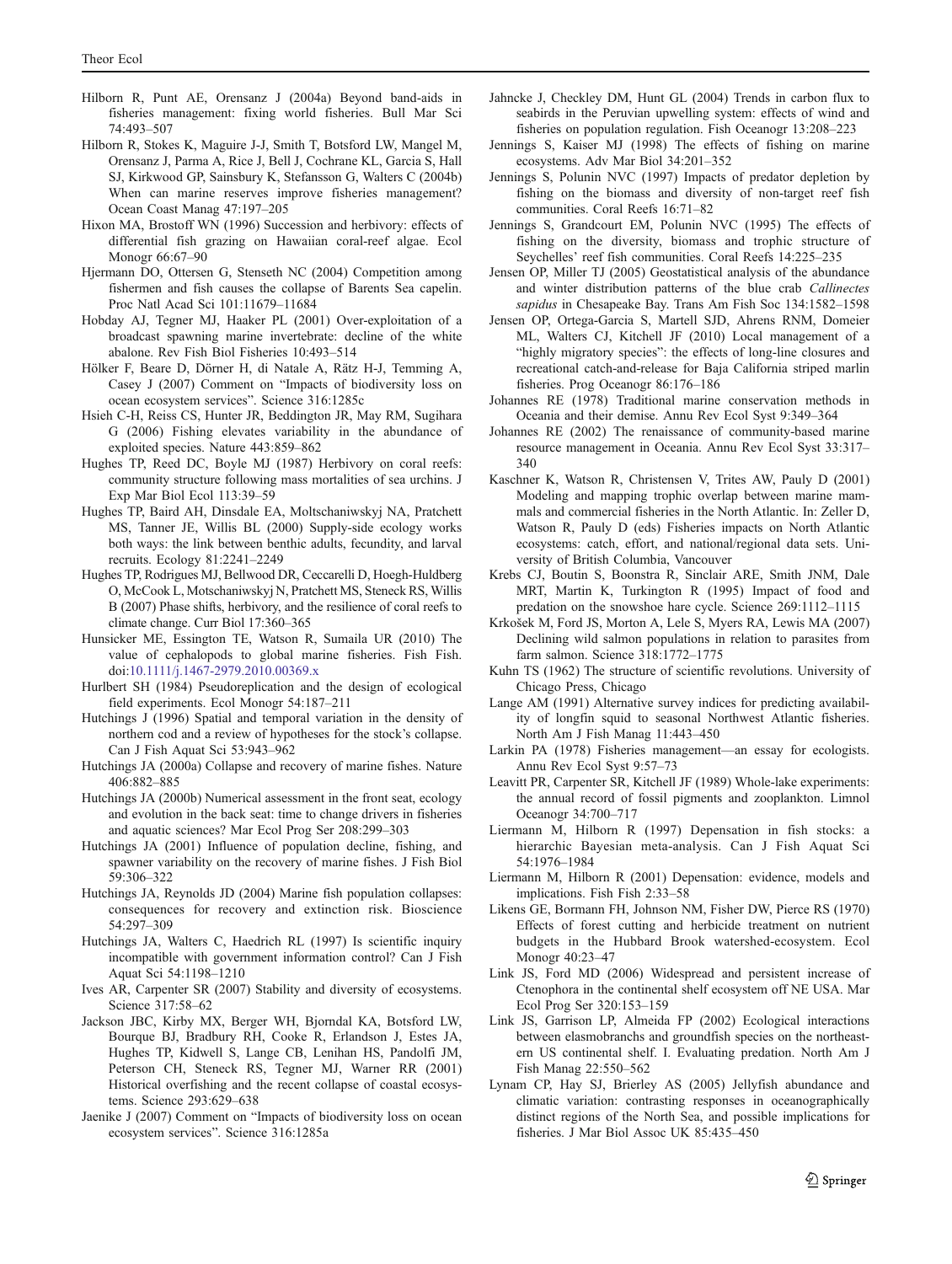- <span id="page-17-0"></span>Lynam CP, Gibbons MJ, Axelsen BE, Sparks CAJ, Coetzee J, Heywood BG, Brierley AS (2006) Jellyfish overtake fish in a heavily fished ecosystem. Curr Biol 16:R492–R493
- MacCall AD (1976) Density dependence of catchability coefficient in the California Pacific sardine, Sardinops sagaz caerulea, purse seine fishery. Cal Coop Ocean Fish 18:136–148
- MacCall AD (1990) Dynamic geography of marine fish populations. Washington Sea Grant Program, University of Washington Press, Seattle
- Mace PM (2004) In defence of fisheries scientists, single-species models and other scapegoats: confronting the real problems. Mar Ecol Prog Ser 274:285–291
- Mace PM, Doonan IJ (1988). A generalized bioeconomic simulation model for fish dynamics. In: New Zealand Fishery Assessment Research Document 88/4, p. 47. P.O. Box 297. Fisheries Research Center, Wellington, New Zealand
- Magnuson JJ (1991) Fish and fisheries ecology. Ecol Appl 1:13–26
- Mangel M, Levin SA (2005) Regime, phase and paradigm shifts: making community ecology the basic science for fisheries. Philos T Roy Soc B 360:95–105
- Mangel M, Brodziak J, DiNardo G (2010) Reproductive ecology and scientific inference of steepness: a fundamental metric of population dynamics and strategic fisheries management. Fish Fish 11:89–104
- Marasco RJ, Goodman D, Grimes CB, Lawson PW, Punt AE, Quinn TJ II (2007) Ecosystem-based fisheries management: some practical suggestions. Can J Fish Aquat Sci 64:928–939
- Maunder MN, Punt AE (2004) Standardizing catch and effort data: a review of recent approaches. Fish Res 70:141–159
- Mayo RK, Fogarty MJ, Serchuk FM (1992) Aggregate fish biomass and production on Georges Bank, 1960–1987. J Northw Atl Fish Sci 14:59–78
- McAllister MK, Peterman RM (1992) Experimental design in the management of fisheries: a review. North Am J Fish Manag 12:1–18
- McCann KS (2000) The diversity–stability debate. Nature 405:228–233
- McCay BJ (1978) Systems ecology, people ecology, and the anthropology of fishing communities. Hum Ecol 6:397–422
- McClanahan TR (2000) Recovery of a coral reef keystone predator, Balistapus undulatus, in East African marine parks. Biol Conserv 94:191–198
- Melnychuk MC, Essington TE, Branch TA, Heppell S, Jensen OP, Link JS, Martell SJD, Parma AM, Pope JG, Smith ADM (2012) Do catch-share fisheries better track management targets? Fish Fish doi[:10.1111/j.1467-2979.2011.00429.x](http://dx.doi.org/10.1111/j.1467-2979.2011.00429.x)
- Micheli F (1999) Eutrophication, fisheries, and consumer-resource dynamics in marine pelagic ecosystems. Science 285:1396–1398
- Mills CE (2001) Jellyfish blooms: are populations increasing globally in response to changing ocean conditions? Hydrobiologia 451:55–68
- Minte-Vera CV, Branch TA, Stewart I, Dorn M (2005) Practical application of meta-analysis results: avoiding the double use of data. Can J Fish Aquat Sci 62:925–929
- Minto C, Myers RA, Blanchard W (2008) Survival variability and population density in fish populations. Nature 452:344–348
- Mitsch WJ, Day JW Jr (2004) Thinking big with whole-ecosystem studies and ecosystem restoration—a legacy of H.T. Odum. Ecol Model 178:133–155
- Möllmann C, Muller-Karulis B, Kornilovs G, St John MA (2008) Effects of climate and overfishing on zooplankton dynamics and ecosystem structure: regime shifts, trophic cascade, and feedback coops in a simple ecosystem. ICES J Mar Sci 65:302–310
- Moloney DG, Pearse PH (1979) Quantitative rights as an instrument for regulating commercial fisheries. J Fish Res Board Can 36:859–866
- Mumby PJ, Dahlgren CP, Harborne AR, Kappel CV, Micheli F, Brumbaugh DR, Holmes KE, Mendes JM, Broad K, Sanchirico JN,

Buch K, Box S, Stoffle RW, Gill AB (2006) Fishing, trophic cascades, and the process of grazing on coral reefs. Science 311:98–101

- Murawski SA (1991) Can we manage our multispecies fisheries? Fisheries 16:5–13
- Murawski SA, Methot R, Tromble G (2007) Biodiversity loss in the ocean: how bad is it? Science 316:1281
- Murawski SA, Steele JH, Taylor P, Fogarty MJ, Sissenwine MP, Ford M, Suchman C (2010) Why compare marine ecosystems? ICES J Mar Sci 67:1–9
- Myers RA, Barrowman NJ (1996) Is fish recruitment related to spawner abundance? Fish Bull 94:707–724
- Myers RA, Worm B (2003) Rapid worldwide depletion of predatory fish communities. Nature 423:280–283
- Myers RA, Barrowman NJ, Hutchings JA, Rosenberg AA (1995) Population dynamics of exploited fish stocks at low population levels. Science 269:1106–1108
- Myers RA, Mertz G, Fowlow PS (1997) Maximum population growth rates and recovery times for Atlantic cod, Gadus morhua. Fish Bull 95:762–772
- Myers RA, Bowen KG, Barrowman NJ (1999) Maximum reproductive rate of fish at low population sizes. Can J Fish Aquat Sci 56:2404–2419
- Myers RA, Barrowman NJ, Hilborn R, Kehler DG (2002) Inferring Bayesian priors with limited direct data: applications to risk analysis. North Am J Fish Manag 22:351–364
- Myers RA, Baum JK, Shepherd TD, Powers SP, Peterson CH (2007) Cascading effects of the loss of apex predatory sharks from a coastal ocean. Science 315:1846–1850
- Nash RDM, Dickey-Collas M, Kell LT (2009) Stock and recruitment in North Sea herring (Clupea harengus); compensation and depensation in the population dynamics. Fish Res 95:88–97
- NRC (2002) Effects of trawling and dredging on seafloor habitat/ Committee on Ecosystem Effects of Fishing: phase 1—effects of bottom trawling on seafloor habitats. National Academy Press, Washington
- NRC (2003) Decline of the Steller sea lion in Alaskan waters: untangling food webs and fishing nets. National Academies Press, Washington
- O'Driscoll RL, Clark MR (2005) Quantifying the relative intensity of fishing on New Zealand seamounts. NZ J Mar Freshwat Res 39:839–850
- Oguz T, Gilbert D (2007) Abrupt transitions of the top-down controlled Black Sea pelagic ecosystem during 1960–2000: evidence for regime-shifts under strong fishery exploitation and nutrient enrichment modulated by climate-induced variations. Deep-Sea Res Pt I 54:220–242
- Ostrom E, Burger J, Field CB, Norgaard RB, Policansky D (1999) Revisiting the commons: local lessons, global challenges. Science 284:278–282
- Overholtz WJ, Tyler AV (1986) An exploratory simulation model of competition and predation in a demersal fish assemblage on Georges Bank. Trans Am Fish Soc 115:805–817
- Paine RT (1966) Food web complexity and species diversity. Am Nat 100:65–75
- Paine RT (1969) The *Pisaster-Tegula* interaction: prey patches, predator food preference, and intertidal community structure. Ecology 50:950–961
- Pandolfi JM, Jackson JBC, Baron N, Bradbury RH, Guzman HM, Hughes TP, Kappel CV, Micheli F, Ogden JC, Possingham HP, Sala E (2005) Are U.S. coral reefs on the slippery slope to slime? Science 307:1725–1726
- Pauly D, Christensen V, Dalsgaard J, Froese R, Torres FJ (1998) Fishing down marine food webs. Science 279:860–863
- Peterson CH, Summerson HC (1992) Basin-scale coherence of population dynamics of an exploited marine invertebrate, the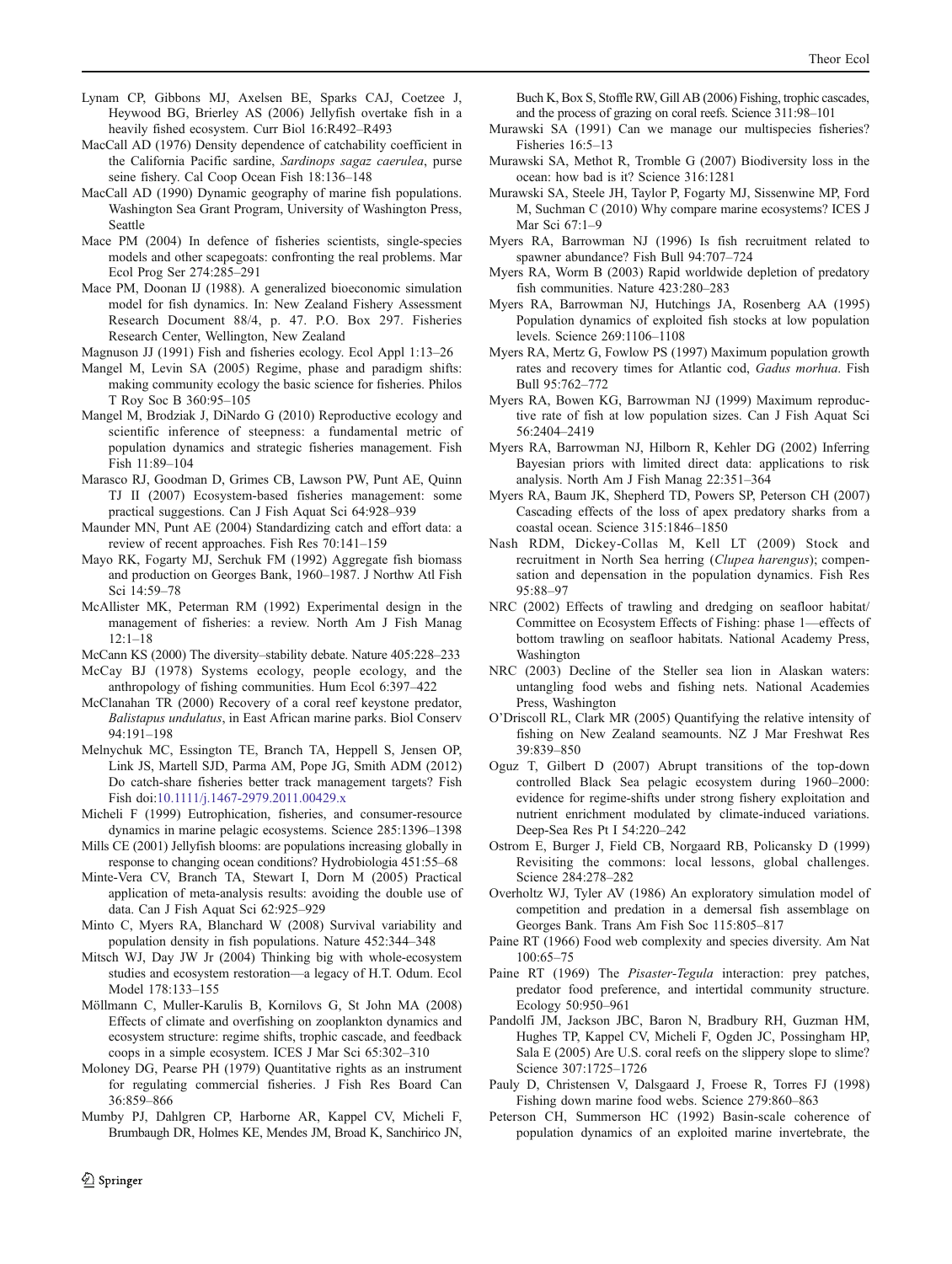<span id="page-18-0"></span>bay scallop: implications of recruitment limitation. Mar Ecol Prog Ser 90:257–272

- Pikitch EK, Santora C, Babcock EA, Bakun A, Bonfil R, Conover DO, Dayton P, Doukakis P, Fluharty D, Heneman B, Houde ED, Link J, Livingston PA, Mangel M, McAllister MK, Pope J, Sainsbury KJ (2004) Ecosystem-based fishery management. Science 305:346–347
- Pine WE III, Martell SJD, Walters CJ, Kitchell JF (2009) Counterintuitive responses of fish populations to management actions: some common causes and implications for predictions based on ecosystem modeling. Fisheries 34(4):165–180
- Pinnegar JK, Polunin NVC, Francour P, Badalamenti F, Chemello R, Harmelin-Vivien M-L, Hereu B, Milazzo M, Zabalo M, D'Anna G, Pipitone C (2000) Trophic cascades in benthic marine ecosystems: lessons for fisheries and protected-area management. Environ Conserv 27:179–200
- Polis GA, Strong DR (1996) Food web complexity and community dynamics. Am Nat 147:813–846
- Post JR, Parkinson EA, Johnston NT (1999) Density-dependent processes in structured fish populations: interaction strengths in whole-lake experiments. Ecol Monogr 69:155–175
- Post JR, Sullivan M, Cox S, Lester NP, Walters CJ, Parkinson EA, Paul AJ, Jackson L, Shuter BJ (2002) Canada's recreational fisheries: the invisible collapse? Fisheries 27(1):6–17
- Power ME, Tilman D, Estes JA, Menge BA, Bond WL, Mills LS, Daily G, Castilla JC, Lubchenco J, Paine RT (1996) Challenges in the quest for keystones. Bioscience 46:609–620
- Punt AE, Hilborn R (1997) Fisheries stock assessment and decision analysis: the Bayesian approach. Rev Fish Biol Fisheries 7:35–63
- Purcell JE, Arai MN (2001) Interactions of pelagic cnidarians and ctenophores with fish: a review. Hydrobiologia 451:27–44
- Purcell JE, Uye S, Lo WT (2007) Anthropogenic causes of jellyfish blooms and their direct consequences for humans: a review. Mar Ecol Prog Ser 350:153–174
- Quinn TJ II, Deriso RB (1999) Quantitative fish dynamics. Oxford University Press, New York
- Radovich J (1976) Catch-per-unit-of-effort: fact, fiction, or dogma. Cal Coop Ocean Fish 18:31–33
- Radovich J (1982) The collapse of the California sardine fishery: what have we learned? Cal Coop Ocean Fish 23:56–78
- Ricard D, Minto C, Baum JK, Jensen OP (2012) Assessing the stock assessment knowledge base and status of marine fisheries with the new RAM Legacy database. Fish Fish doi[:10.1111/j.1467-](http://dx.doi.org/10.1111/j.1467-2979.2011.00435.x) [2979.2011.00435.x](http://dx.doi.org/10.1111/j.1467-2979.2011.00435.x)
- Ricker WE (1954) Stock and recruitment. J Fish Res Board Can 11:559–623
- Rindorf A, Wanless S, Harris MP (2000) Effects of changes in sandeel availability on the reproductive output of seabirds. Mar Ecol Prog Ser 202:241–252
- Rose GA, Kulka DW (1999) Hyperaggregation of fish and fisheries: how catch-per-unit-effort increased as the northern cod (Gadus morhua) declined. Can J Fish Aquat Sci 56 (Suppl):118–127
- Rose GA, Leggett WC (1991) Effects of biomass-range interactions on catchability of migratory demersal fish by mobile fisheries: an example of Atlantic cod (Gadus morhua). Can J Fish Aquat Sci 48:843–848
- Russ GR (1985) Effects of protective management on coral reef fishes in the central Philippines. In: Proceedings of the 6th international coral reef symposium, vol 4, pp 219–224
- Ruzzante DE, Mariani S, Bekkevold D, Andre C, Mosegaard H, Clausen LAW, Dahlgren TG, Hutchinson WF, Hatfield EMC, Torstensen E, Brigham J, Simmonds EJ, Laikre L, Larsson LC, Stet RJM, Ryman N, Carvalho GR (2006) Biocomplexity in a highly migratory pelagic marine fish, Atlantic herring. Proc Biol Sci 69:1459–1464
- Salomon AK, Shears NT, Langlois TJ, Babcock RC (2008) Cascading effects of fishing can alter carbon flow through a temperate coastal ecosystem. Ecol Appl 18:1874–1887
- Sandin SA, Smith JE, DeMartini EE, Dinsdale EA, Donner SD, Friedlander AM, Konotchick T, Malay M, Maragos JE, Obura D, Pantos O, Paulay G, Richie M, Rohwer F, Schroeder RE, Walsh S, Jackson JBC, Knowlton N, Sala E (2008) Baselines and degradation of coral reefs in the Northern Line Islands. PLoS One 3:e1548
- Schaaf WE (1980) An analysis of the dynamic population response of the Atlantic menhaden, Brevoortia tyrannus, to an intensive fishery. Rapp P-v Réun Cons Int Explor Mer 177:243–251
- Schaefer MB (1954) Some aspects of the dynamics of the population important to the management of the commercial marine fisheries. Bull I-ATTC 1:25–56
- Scheffer M, Carpenter S, Foley JA, Folke C, Walker B (2001) Catastrophic shifts in ecosystems. Nature 413:591–596
- Schindler DW (1998) Replication versus realism: the need for ecosystem-scale experiments. Ecosystems 1:323–334
- Schindler DE, Hilborn R, Chasco B, Boatright CP, Quinn TP, Rogers LA, Webster MS (2010) Population diversity and the portfolio effect in an exploited species. Nature 465:609–613
- Schneider DC, Methven DA, Dalley EL (1997) Geographic contraction in juvenile fish: a test with northern cod (Gadus morhua) at low abundances. Can J Fish Aquat Sci 54(suppl 1):187–199
- Schrank WE (2005) The Newfoundland fishery: ten years after the moratorium. Mar Pol 29:407–420
- Schwartzlose RA, Alheit J, Bakun A, Baumgartner TR, Cloete R, Crawford RJM, Fletcher WJ, Green-Ruiz Y, Hagen E, Kawasaki T, Lluch-Belda D, Lluch-Cota SE, MacCall AD, Matsuura Y, Nevarez-Martinez MO, Parrish RH, Roy C, Serra R, Shust KV, Ward MN, Zuzunaga JZ (1999) Worldwide large-scale fluctuations of sardine and anchovy populations. S Afr J Mar Sci 21:289–347
- Scott A (1955) The fishery: the objectives of sole ownership. J Polit Econ 63:116–124
- Sethi SA, Branch TA, Watson R (2010) Fishery development patterns are driven by profit but not trophic level. Proc Natl Acad Sci 107:12163–12167
- Shackell NL, Frank KT, Brickman DW (2005) Range contraction may not always predict core areas: an example from marine fish. Ecol Appl 15:1440–1449
- Shears NT, Babcock RC (2002) Marine reserves demonstrate topdown control of community structure on temperate reefs. Oecologia 132:131–142
- Shears NT, Babcock RC, Salomon AK (2008) Context-dependent effects of fishing: variation in trophic cascades across environmental gradients. Ecol Appl 18:1860–1873
- Sherman K, Jones C, Sullivan L, Smith W, Berrien P, Ejsymont L (1981) Congruent shifts in sand eel abundance in western and eastern North Atlantic ecosystems. Nature 291:486–489
- Sibert J, Hampton J, Kleiber P, Maunder M (2006) Biomass, size, and trophic status of top predators in the Pacific Ocean. Science 314:1773–1776
- Sibly R, Barker D, Denham M, Hone J, Pagel M (2005) On the regulation of populations of mammals, birds, fish, and insects. Science 309:607–610
- Simenstad CA, Estes JA, Kenyon KW (1978) Aleuts, sea otters, and alternate stable-state communities. Science 200:403–411
- Sutherland WJ, Adams WM, Aronson RB, Aveling R, Blackburn TM, Broad S, Ceballos G, Côté IM, Cowling RM, Da Fonseca GAB, Dinerstein E, Ferraro PJ, Fleishman E, Gascon C, Hunter M Jr, Hutton J, Kareiva P, Kuria A, MacDonald DW, MacKinnon K, Madgwick FJ, Mascia MB, McNeely J, Milner-Gulland EJ, Moon S, Morley CG, Nelson S, Osborn D, Pai M, Parsons ECM, Peck LS, Possingham H, Prior SV, Pullin AS, Rands MRW, Ranganathan J, Redford KH, Rodriguez JP, Seymour F, Sobel J,